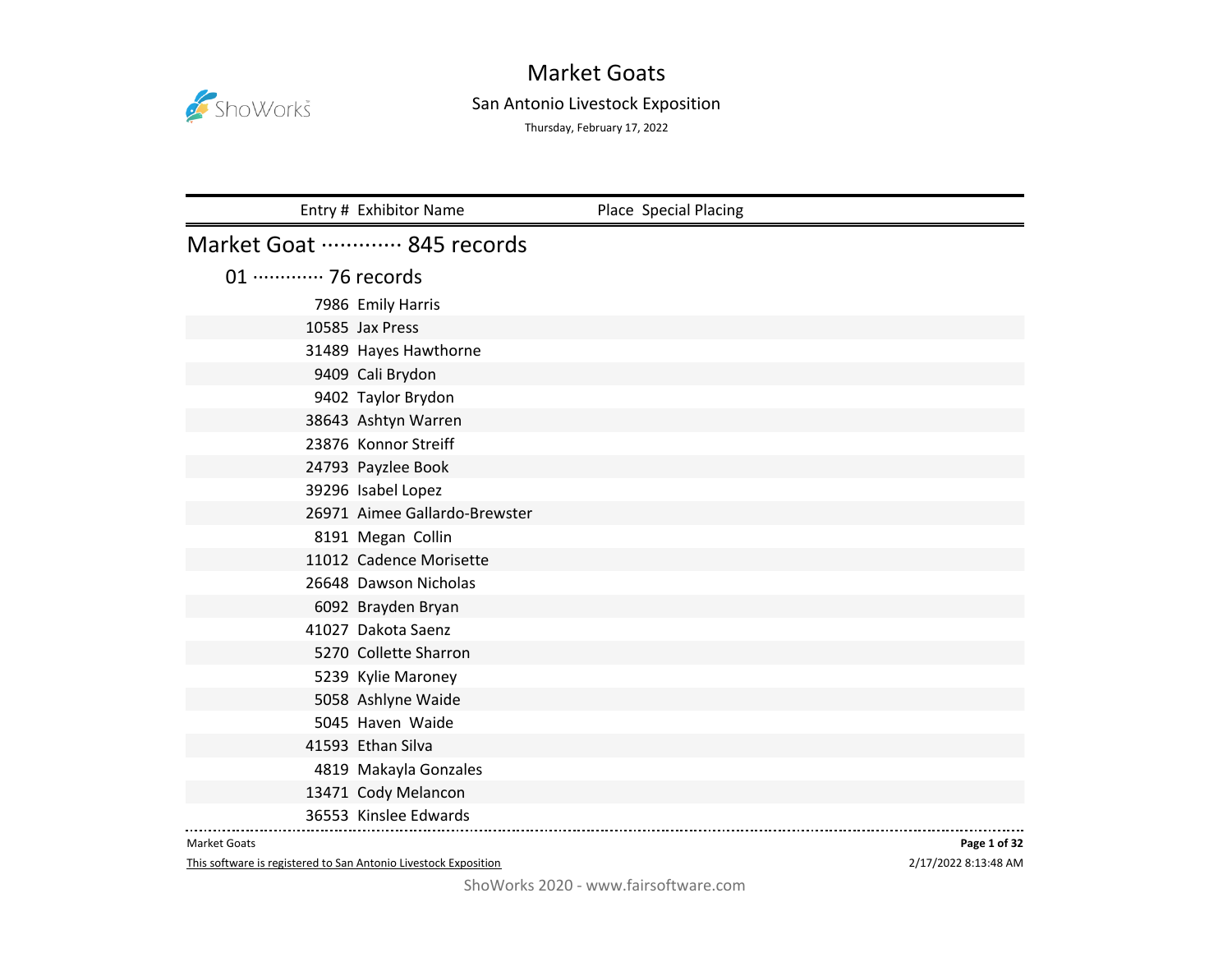|                             | Entry # Exhibitor Name   | Place Special Placing |
|-----------------------------|--------------------------|-----------------------|
|                             | Market Goat  845 records |                       |
| 01 ············· 76 records |                          |                       |
|                             | 17988 Deltin Pape        |                       |
|                             | 16807 Emma Kerby         |                       |
|                             | 34458 Tanner Baird       |                       |
|                             | 18733 Jacob Rivera       |                       |
|                             | 33300 Cooper Davis       |                       |
|                             | 16173 Madilyn Howell     |                       |
|                             | 19327 Mya Alford         |                       |
|                             | 19469 Jack Mckay         |                       |
|                             | 14385 Nathan Paiz        |                       |
|                             | 31772 Reagan Campbell    |                       |
|                             | 36382 Corbin Nelson      |                       |
|                             | 10912 Usvaldo Landa      |                       |
|                             | 13287 Granger Pitcock    |                       |
|                             | 20493 Haylee Harrington  |                       |
|                             | 37165 Jayden Jones       |                       |
|                             | 20984 Kamryn Stacy       |                       |
|                             | 11845 Jason Valencia     |                       |
|                             | 11813 Hanna Krauser      |                       |
|                             | 21357 Paityn Pape        |                       |
|                             | 11125 Maritza Collazo    |                       |
|                             | 8421 Charlyn Chavez      |                       |
|                             | 14046 Luke Mcfadin       |                       |
|                             | 29358 Jackson Dutton     |                       |
|                             | 2039 Maya Newton         |                       |
|                             | 2107 Braydon Thomas      |                       |
|                             | 28076 Mckenzie Pankratz  |                       |
|                             | 27848 Waylon Epley       |                       |
|                             | 2129 Deacon Stagner      |                       |
|                             | 29602 Laynee Claterbaugh |                       |

This software is registered to San Antonio Livestock Exposition

2/17/2022 8:13:50 AM **Page 2 of 32**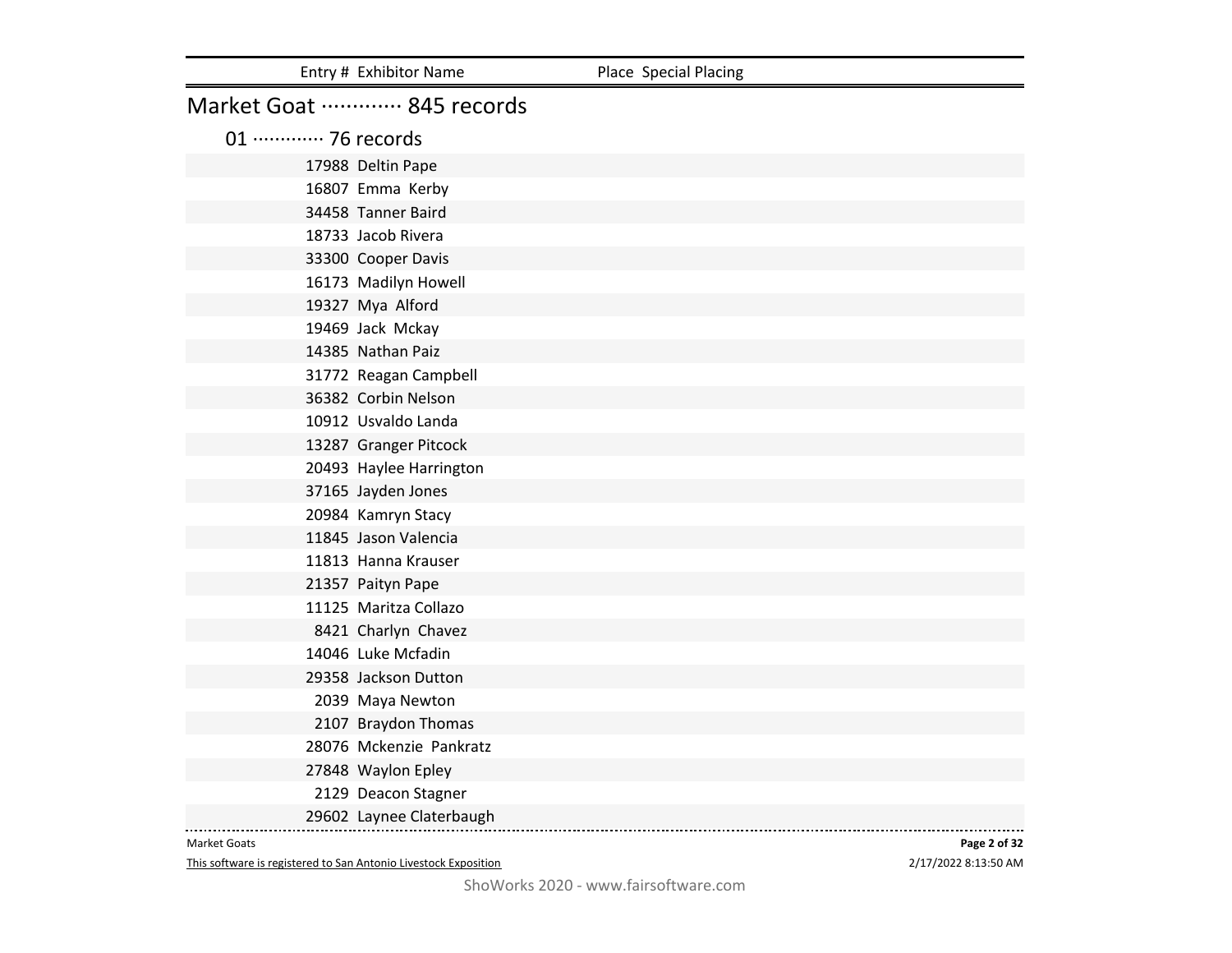|                             | Entry # Exhibitor Name    | Place Special Placing |
|-----------------------------|---------------------------|-----------------------|
|                             | Market Goat  845 records  |                       |
| 01 ············· 76 records |                           |                       |
|                             | 44364 Joshua Cruz         |                       |
|                             | 43285 Kalissa Harris      |                       |
|                             | 29172 Kadence Buratovich  |                       |
|                             | 2551 Anais Galvan         |                       |
|                             | 29262 Landon Holmes       |                       |
|                             | 2921 Reagan Crick         |                       |
|                             | 43987 Sinai Gomez         |                       |
|                             | 1017 Hudson Schrank       |                       |
|                             | 2172 Samantha Schrader    |                       |
|                             | 30104 Jacob Jackson       |                       |
|                             | 42777 Tayden Serrano      |                       |
|                             | 42107 Oceana Gunter       |                       |
|                             | 1227 Emily Gilman         |                       |
|                             | 1238 Yurianne Ordaz-Gomez |                       |
|                             | 30834 Jeremiah Warren     |                       |
|                             | 27044 Kidder Maddie       | $\mathbf{1}$          |
|                             | 13130 Ryder Davis         | 2                     |
|                             | 17363 Shepard Silvers     | 3                     |
|                             | 9002 Selah Tye            | 4                     |
|                             | 8040 Misty Mcelroy        | 5                     |
|                             | 13116 Alexis Guthrie      | 6                     |
|                             | 20007 Taryn O'Brien       | $\overline{7}$        |
|                             | 8007 Macey Hilton         | 8                     |
|                             | 8539 Kellin Aardal        | 9                     |

02 ············· 71 records

Delaney Fulcher

Jiliyn Rodriguez

Market Goats

 $\frac{1}{2}$ 

This software is registered to San Antonio Livestock Exposition

2/17/2022 8:13:50 AM **Page 3 of 32**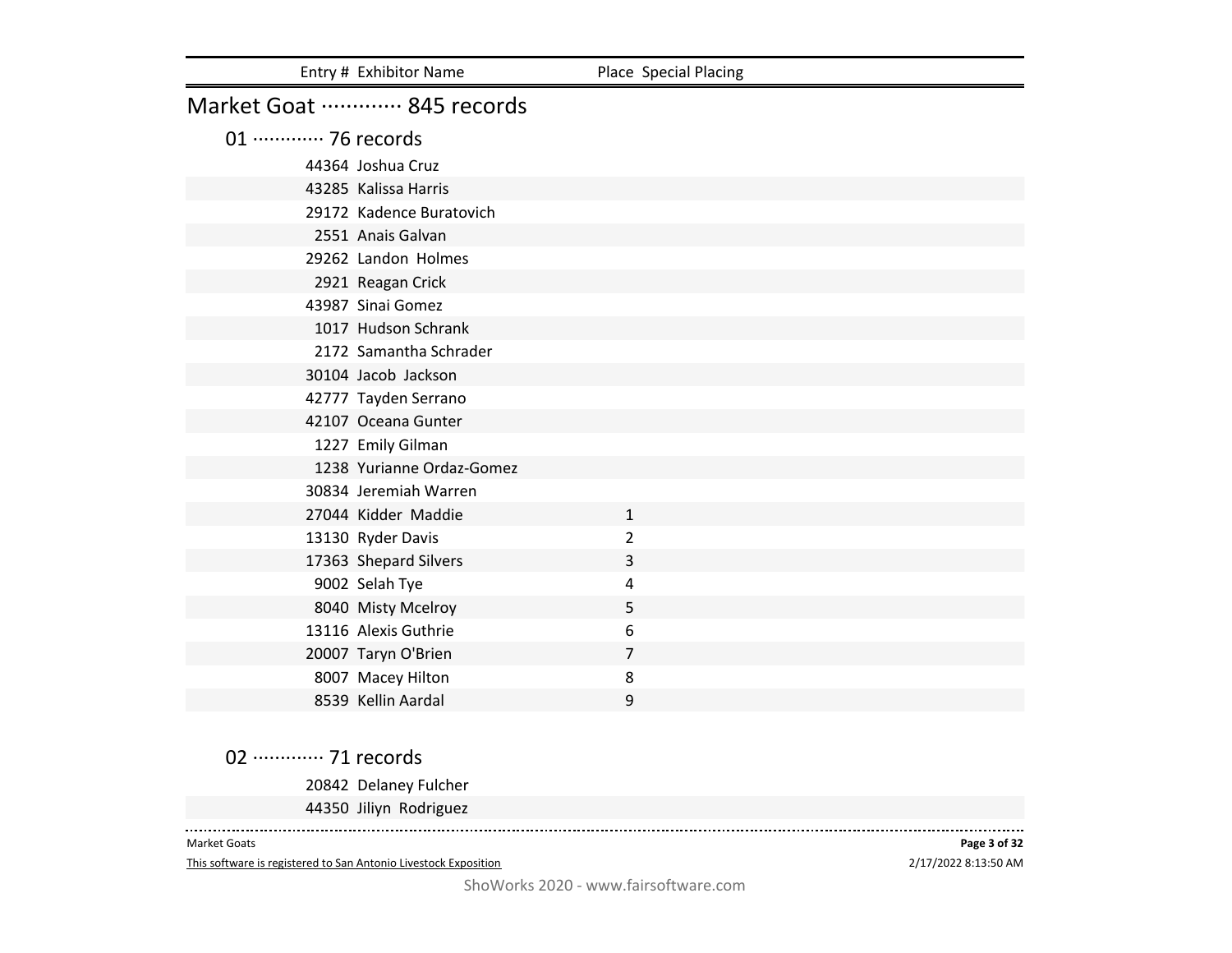|                             | Entry # Exhibitor Name   | Place Special Placing |
|-----------------------------|--------------------------|-----------------------|
|                             | Market Goat  845 records |                       |
| 02 ············· 71 records |                          |                       |
|                             | 27709 Connley Martin     |                       |
|                             | 22177 Marlena Moore      |                       |
|                             | 32064 Shelby Walker      |                       |
|                             | 31768 Cole Campbell      |                       |
|                             | 10801 Ashlyn Martinez    |                       |
|                             | 2126 Ava Stagner         |                       |
|                             | 29196 Kipton Rouse       |                       |
|                             | 17891 Braeden Meredith   |                       |
|                             | 33675 Parker Miller      |                       |
|                             | 33954 Sidney Peterson    |                       |
|                             | 17252 Kaitin Ehlert      |                       |
|                             | 18487 Kinleigh Miller    |                       |
|                             | 16827 Lyndsey Robertson  |                       |
|                             | 18612 Shelby Perrenoud   |                       |
|                             | 1255 Kaydance Horelica   |                       |
|                             | 22601 Cutter Caddell     |                       |
|                             | 32990 Kinley Hoelsher    |                       |
|                             | 36912 Troit Hosek        |                       |
|                             | 35825 Brooklyn Lemons    |                       |
|                             | 14833 Gabriella Lopez    |                       |
|                             | 20072 Joshua Spitzer     |                       |
|                             | 29158 Kacelyn Ernst      |                       |
|                             | 20283 Katy Harris        |                       |
|                             | 23100 Ruby Cox           |                       |
|                             | 60025 Dayton Allen       |                       |
|                             | 36847 Emerson Pool       |                       |
|                             | 33105 William Beaty      |                       |
|                             | 5547 Emma Martin         |                       |
|                             | 2856 Braxton Galbreath   |                       |

This software is registered to San Antonio Livestock Exposition

2/17/2022 8:13:50 AM **Page 4 of 32**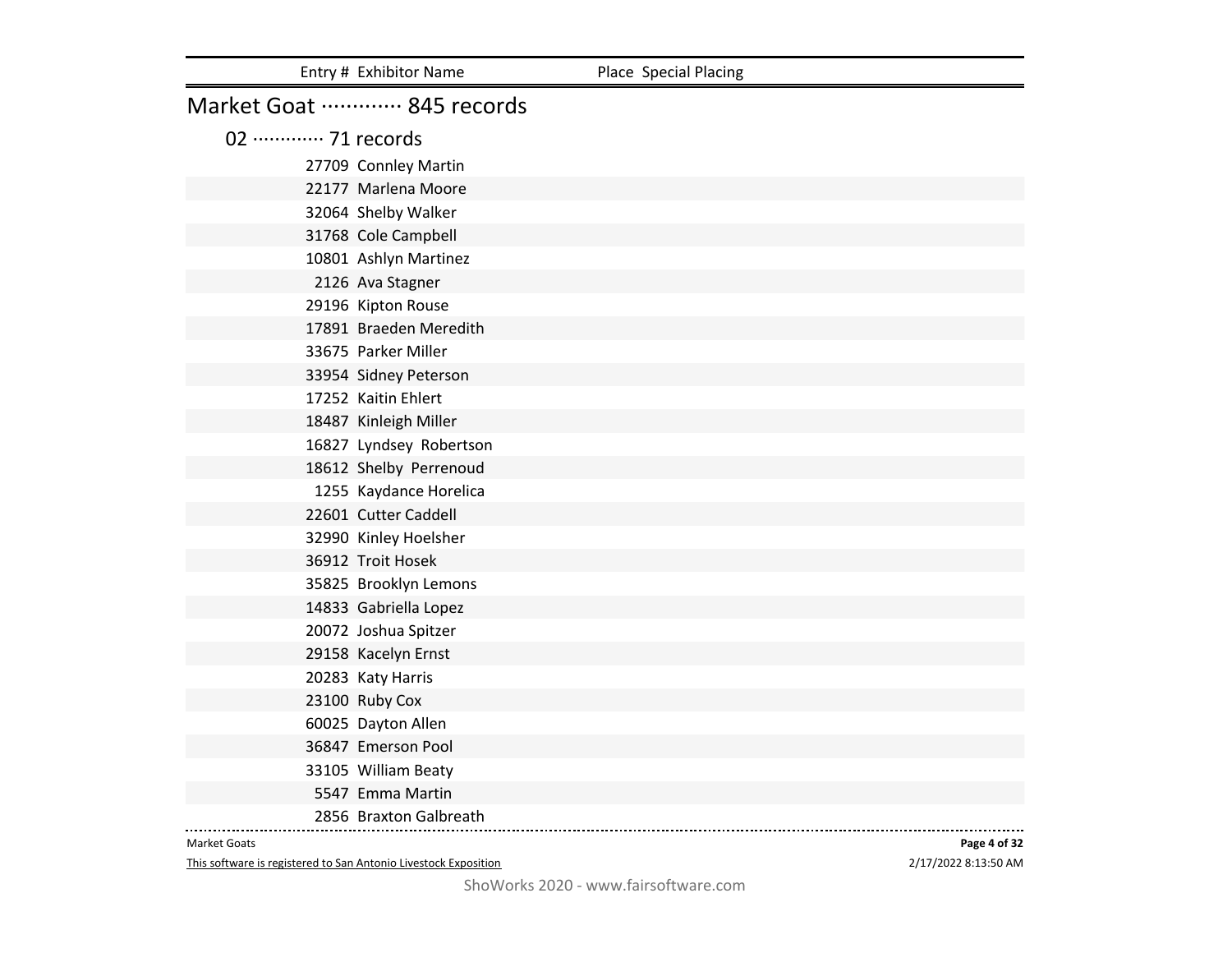|                             | Entry # Exhibitor Name    | Place Special Placing |
|-----------------------------|---------------------------|-----------------------|
|                             | Market Goat  845 records  |                       |
| 02 ············· 71 records |                           |                       |
|                             | 43403 Kyndal Edwards      |                       |
|                             | 5023 Jaxson Wiley         |                       |
|                             | 40700 Adriana Musquiz     |                       |
|                             | 30668 Bentlie Upton       |                       |
|                             | 2943 Kaiton Williams      |                       |
|                             | 26086 Casey Oviedo        |                       |
|                             | 41046 Lainey Mccall       |                       |
|                             | 2850 Brelie Galbreath     |                       |
|                             | 38556 Shane Wiseman       |                       |
|                             | 30831 Idalia Warren       |                       |
|                             | 5989 Damien Decastro      |                       |
|                             | 7967 Hensley Bowman       |                       |
|                             | 26710 Kenlyn King         |                       |
|                             | 7674 Gabriella Orozco     |                       |
|                             | 27209 Joaquin Schlessiger |                       |
|                             | 6990 Remberto Samaniego   |                       |
|                             | 40715 Taven Fisher        |                       |
|                             | 26564 Brodie Roeder       |                       |
|                             | 43472 Hadlee Cook         |                       |
|                             | 42333 Charley King        |                       |
|                             | 2347 Tori Peters          |                       |
|                             | 38623 Jeffery Ripley      |                       |
|                             | 26943 Jaxon Kunz          |                       |
|                             | 8949 Tess Murders         |                       |
|                             | 8928 Cody Murders         |                       |
|                             | 23621 Cooper Graves       |                       |
|                             | 31071 Madison Pharris     |                       |
|                             | 8541 Chelsey Malcher      |                       |
|                             | 27707 James Marlow        |                       |

This software is registered to San Antonio Livestock Exposition

2/17/2022 8:13:51 AM **Page 5 of 32**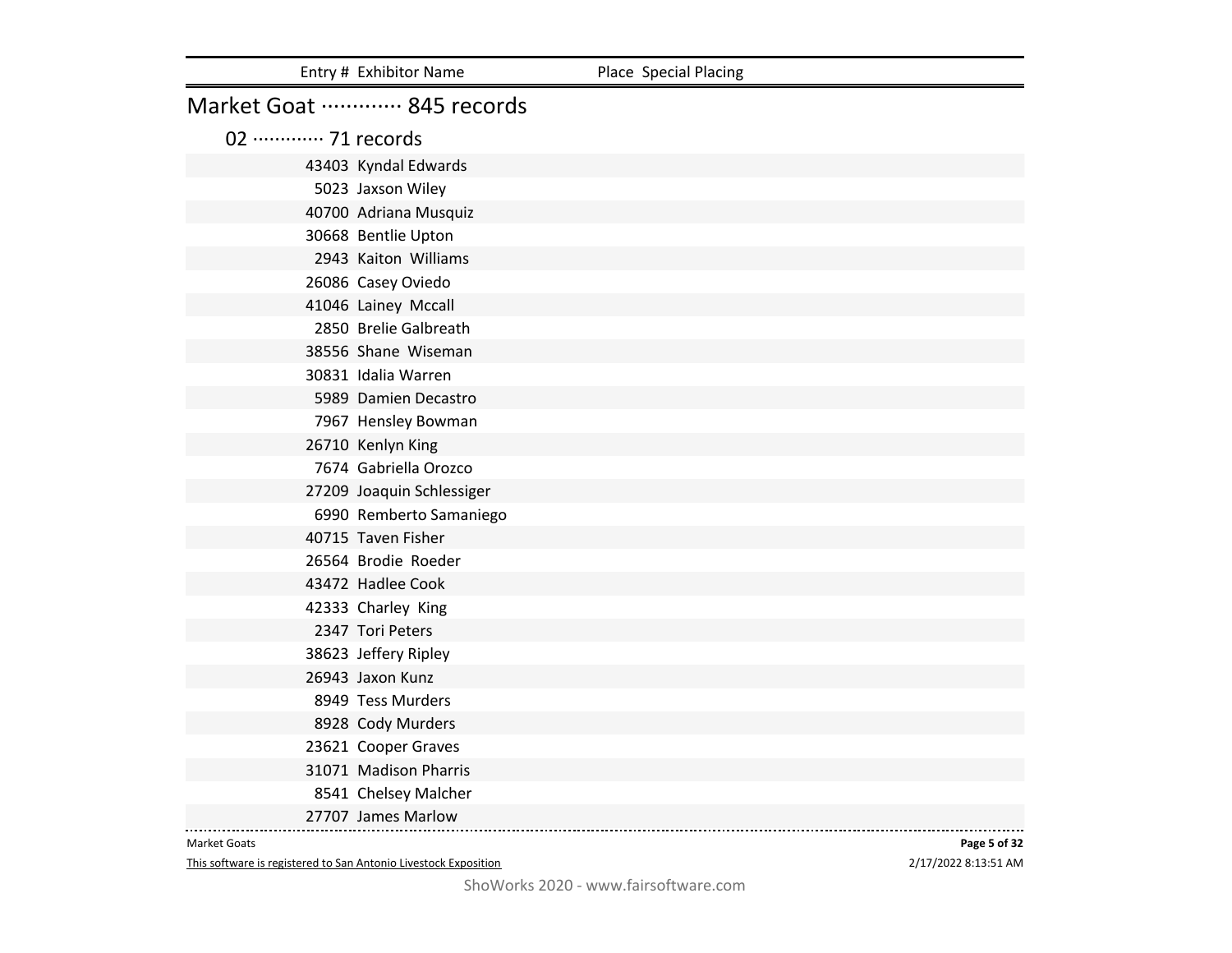|                             | Entry # Exhibitor Name                     | Place Special Placing |  |
|-----------------------------|--------------------------------------------|-----------------------|--|
| Market Goat  845 records    |                                            |                       |  |
| 02 ············· 71 records |                                            |                       |  |
|                             | 17909 Jayton Lammons                       |                       |  |
|                             | 27205 Ava Schlessiger                      |                       |  |
|                             | 3813 Trey Harbour                          | $\mathbf{1}$          |  |
|                             | 30480 Koda Davis                           | 2                     |  |
|                             | 11892 Kaislynn Ethridge                    | 3                     |  |
|                             | 18349 Raelynn Ward                         | 4                     |  |
|                             | 3141 Stockton James                        | 5                     |  |
|                             | 31937 Jessalyn Payne                       | 6                     |  |
|                             | 28034 Emily Peters                         | $\overline{7}$        |  |
|                             | 22209 Lane Alexander                       | 8                     |  |
|                             | 44491 River Hoffman                        | 9                     |  |
|                             |                                            |                       |  |
| 03 ············· 82 records |                                            |                       |  |
|                             |                                            |                       |  |
|                             | 26787 Copelan Lemons                       |                       |  |
|                             | 18664 Bethany Haynes<br>18486 Kalan Miller |                       |  |
|                             |                                            |                       |  |
|                             | 26762 Cydney Newsom                        |                       |  |
|                             | 19030 Randy Jackson<br>26910 William Derry |                       |  |
|                             | 25503 Angela Dominguez                     |                       |  |
|                             | 31508 Bristol Van Meter                    |                       |  |
|                             | 21631 Randall Spencer                      |                       |  |
|                             | 23669 Amy Salas                            |                       |  |
|                             | 31362 Rylee Wright                         |                       |  |
|                             | 21571 Auburn Frost                         |                       |  |
|                             | 23940 Katherine Peugh                      |                       |  |
|                             | 21403 Dylan Jung                           |                       |  |

Samuel Hill

Market Goats

This software is registered to San Antonio Livestock Exposition

2/17/2022 8:13:51 AM **Page 6 of 32**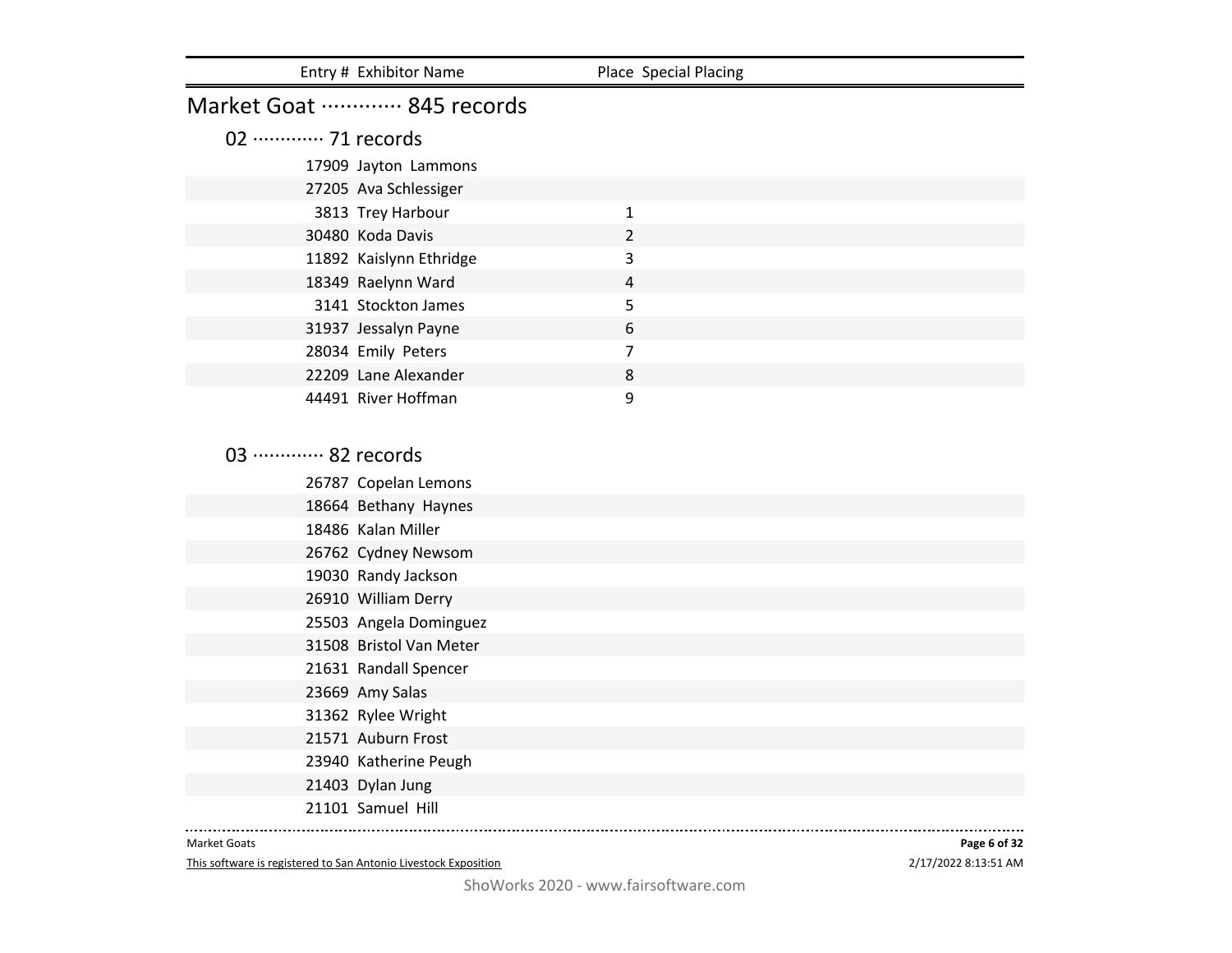|                             | Entry # Exhibitor Name    | Place Special Placing |
|-----------------------------|---------------------------|-----------------------|
|                             | Market Goat  845 records  |                       |
| 03 ············· 82 records |                           |                       |
|                             | 26435 Chase Tijerina      |                       |
|                             | 28904 Riley Titsworth     |                       |
|                             | 19337 Brayden Becker      |                       |
|                             | 25847 Jayton Ayers        |                       |
|                             | 20356 Wyatt Haws          |                       |
|                             | 26104 Zachary Thurman     |                       |
|                             | 20306 Railee Childs       |                       |
|                             | 20263 Joseph Hernandez    |                       |
|                             | 29084 Alina Kowalik       |                       |
|                             | 26457 Trent Tijerina      |                       |
|                             | 19559 Anna Decker         |                       |
|                             | 26702 Paige Harder        |                       |
|                             | 25463 William Haught      |                       |
|                             | 8855 Angela Bratcher      |                       |
|                             | 37361 Acey Pinkston       |                       |
|                             | 40281 Charlie Nichols     |                       |
|                             | 39897 Kyler Berry         |                       |
|                             | 8362 Maggie Spikes        |                       |
|                             | 39436 Lucas Winter        |                       |
|                             | 6756 Stran Mayes          |                       |
|                             | 8611 Claire Kerby         |                       |
|                             | 6752 Aubrey Mayes         |                       |
|                             | 8911 Brady Ring           |                       |
|                             | 10100 Hannah Holden       |                       |
|                             | 10472 Vivian Paige Qualia |                       |
|                             | 10691 Garrett Covey       |                       |
|                             | 37604 Kari Johnson        |                       |
|                             | 37542 Kaydon Willett      |                       |
|                             | 8520 Maylee Kates         |                       |

This software is registered to San Antonio Livestock Exposition

2/17/2022 8:13:51 AM **Page 7 of 32**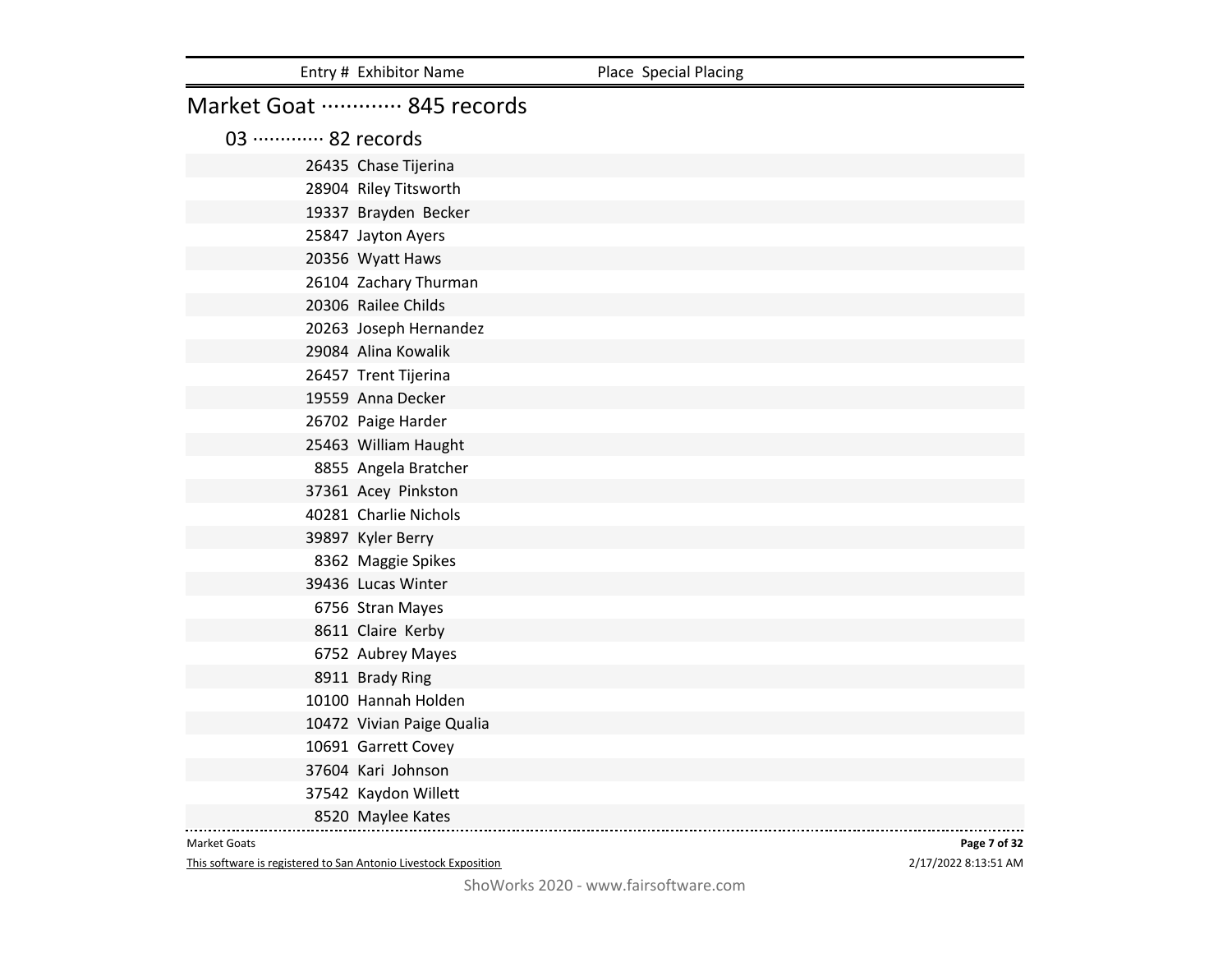|                             | Entry # Exhibitor Name   | Place Special Placing |
|-----------------------------|--------------------------|-----------------------|
|                             | Market Goat  845 records |                       |
| 03 ············· 82 records |                          |                       |
|                             | 2549 Mauricio Galvan     |                       |
|                             | 1489 Mikayla Birney      |                       |
|                             | 2022 Chloe Newton        |                       |
|                             | 60532 Masyn Dieringer    |                       |
|                             | 2088 Rachel Saucedo      |                       |
|                             | 44474 Brazos Blue        |                       |
|                             | 7574 Jenna Lindig        |                       |
|                             | 44372 Graeson Fanning    |                       |
|                             | 8851 Lillie Pfeifer      |                       |
|                             | 43211 Krissy Harris      |                       |
|                             | 3891 Camila Ojeda        |                       |
|                             | 4535 Autumn Turpin       |                       |
|                             | 41586 Kayden Lloyd       |                       |
|                             | 40793 Kyndra Flores      |                       |
|                             | 6480 Hailey Friesenhahn  |                       |
|                             | 2123 Jason Trinidad      |                       |
|                             | 36075 Quentin Cox        |                       |
|                             | 17367 Brooke Whitlock    |                       |
|                             | 33975 Dryden Peterson    |                       |
|                             | 16332 Reilly Mayhall     |                       |
|                             | 15871 Isabel Rojas       |                       |
|                             | 15264 Annie Novak        |                       |
|                             | 11210 Kamyla Ramirez     |                       |
|                             | 14547 Tasianna Soto      |                       |
|                             | 29271 Mason Real         |                       |
|                             | 36401 Trever Pichotta    |                       |
|                             | 13450 Nolan Laminack     |                       |
|                             | 13092 Mattisyn Townsend  |                       |
|                             | 12324 Elizabeth Lopez    |                       |

This software is registered to San Antonio Livestock Exposition

2/17/2022 8:13:52 AM **Page 8 of 32**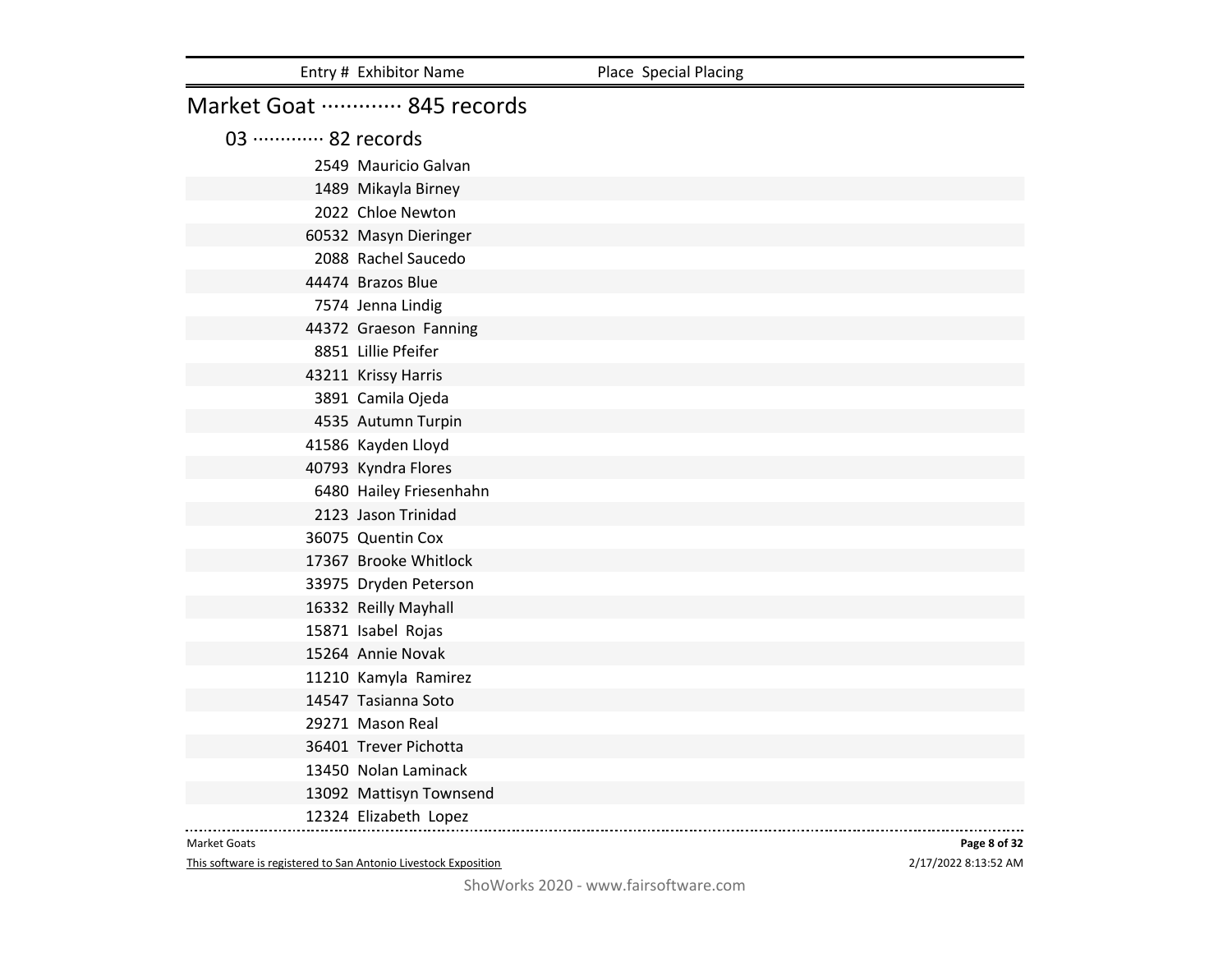| Market Goat  845 records<br>03 ············· 82 records<br>26418 Cord Matkin<br>$\mathbf{1}$<br>$\overline{2}$<br>30775 Mckenzie Evans<br>28048 Blaze Mock<br>3<br>31907 Chandler Kirkscey<br>$\overline{4}$<br>29536 Cayson Newell<br>5 |                               |
|------------------------------------------------------------------------------------------------------------------------------------------------------------------------------------------------------------------------------------------|-------------------------------|
|                                                                                                                                                                                                                                          |                               |
|                                                                                                                                                                                                                                          |                               |
|                                                                                                                                                                                                                                          |                               |
|                                                                                                                                                                                                                                          |                               |
|                                                                                                                                                                                                                                          |                               |
|                                                                                                                                                                                                                                          |                               |
|                                                                                                                                                                                                                                          |                               |
| 6<br>30769 Cooper Evans                                                                                                                                                                                                                  |                               |
| 23035 Makenna Cowley<br>$\overline{7}$                                                                                                                                                                                                   |                               |
| 16788 Regan Smithwick<br>8                                                                                                                                                                                                               |                               |
| 9<br>60527 Lauren Hyan                                                                                                                                                                                                                   |                               |
|                                                                                                                                                                                                                                          |                               |
| 04 ………… 1 record                                                                                                                                                                                                                         |                               |
|                                                                                                                                                                                                                                          |                               |
| 60594 Cord Matkin                                                                                                                                                                                                                        | 1 Division I Champion         |
|                                                                                                                                                                                                                                          |                               |
| 05 ·············· 1 record                                                                                                                                                                                                               |                               |
| 60595 Kidder Maddie                                                                                                                                                                                                                      | 1 Division I Reserve Champion |
|                                                                                                                                                                                                                                          |                               |
| 06 ············· 58 records                                                                                                                                                                                                              |                               |
|                                                                                                                                                                                                                                          |                               |
| 4052 Adan Enrique De La Cruz                                                                                                                                                                                                             |                               |
| 42067 Jonathon Vasquez                                                                                                                                                                                                                   |                               |
| 3892 Alexandria Ojeda                                                                                                                                                                                                                    |                               |
| 10824 Shaylee Asher<br>16352 Mckenna Mcclintock                                                                                                                                                                                          |                               |
|                                                                                                                                                                                                                                          |                               |
| 43946 Sean Murphy<br>18804 Hartley Kutscherousky                                                                                                                                                                                         |                               |
| 16437 Conner Holt                                                                                                                                                                                                                        |                               |
| 27834 Lillian Rime                                                                                                                                                                                                                       |                               |
| 27847 Rayna Epley                                                                                                                                                                                                                        |                               |
| <b>Market Goats</b>                                                                                                                                                                                                                      | Page 9 of 32                  |

This software is registered to San Antonio Livestock Exposition

2/17/2022 8:13:52 AM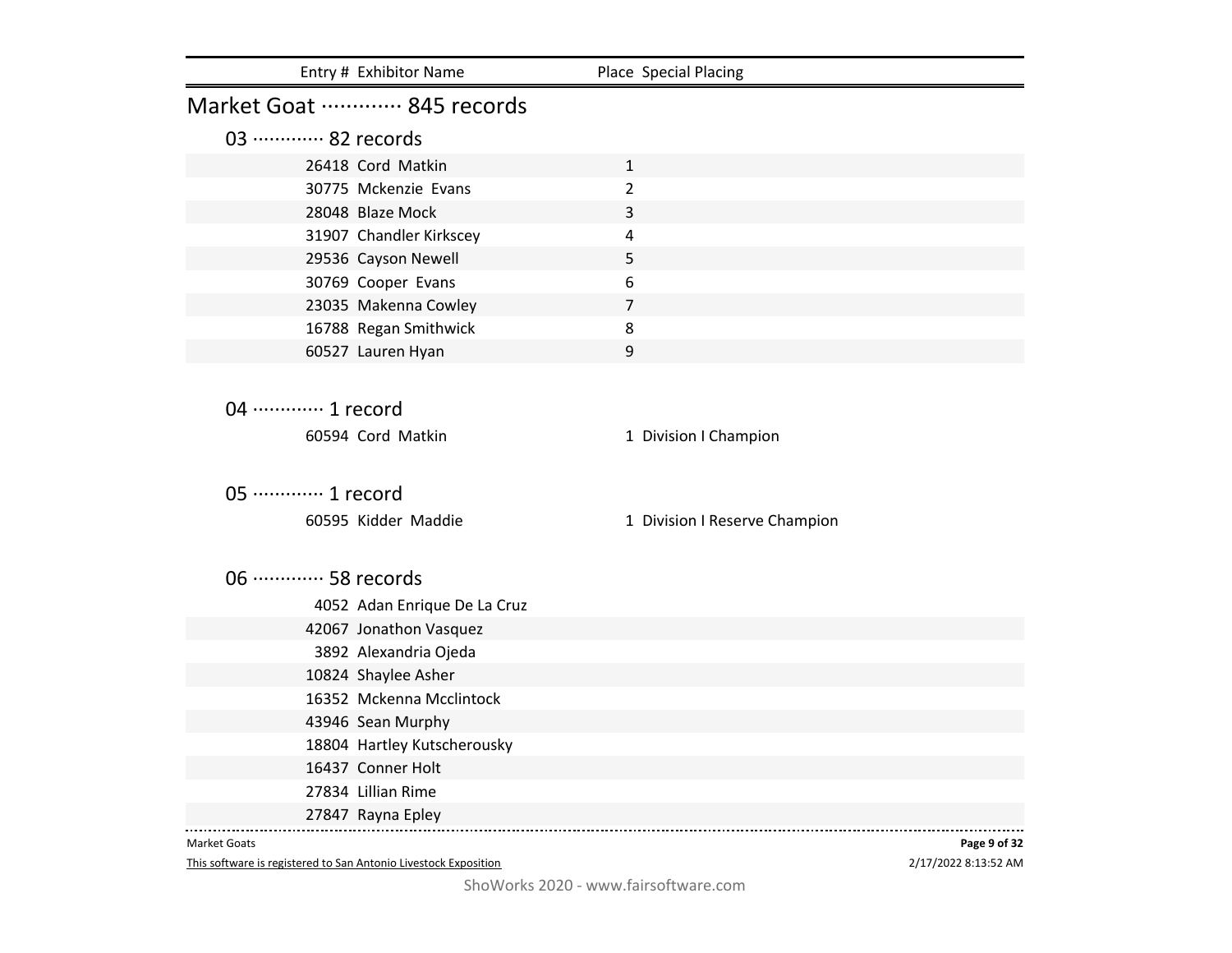|                             | Entry # Exhibitor Name      | Place Special Placing |
|-----------------------------|-----------------------------|-----------------------|
|                             | Market Goat  845 records    |                       |
| 06 ············· 58 records |                             |                       |
|                             | 34960 Diego Calderon        |                       |
|                             | 44548 Cassidy Westbrook     |                       |
|                             | 14874 Juliana Center        |                       |
|                             | 1886 Cody Banis             |                       |
|                             | 31851 Khloe Koether         |                       |
|                             | 28088 Kyndal Meyer          |                       |
|                             | 34313 Cheyenne Garza        |                       |
|                             | 28976 Addison Rouse         |                       |
|                             | 29012 Ainsley Kraus         |                       |
|                             | 11800 Kasen Wink            |                       |
|                             | 29110 Bonnie Tielke         |                       |
|                             | 33851 Chaz Cunningham       |                       |
|                             | 8316 Ella Crowder           |                       |
|                             | 31383 Miken Chandler-Fierro |                       |
|                             | 39068 Marcella Saenz        |                       |
|                             | 17858 Reese Bading          |                       |
|                             | 13135 Trace Guthrie         |                       |
|                             | 13504 Taryn Jackson         |                       |
|                             | 10469 Mila Friesenhahn      |                       |
|                             | 24767 Hunter Fox            |                       |
|                             | 39263 Samantha Climer       |                       |
|                             | 39273 Taylor Maddux         |                       |
|                             | 18858 Gracie Boultinghouse  |                       |
|                             | 23145 Henry Hoerster        |                       |
|                             | 23091 Laney Cox             |                       |
|                             | 8321 Alexa Deleon           |                       |
|                             | 39497 Hunter Canada         |                       |
|                             | 8267 Celestina Chacon       |                       |
|                             | 20852 Ryleigh Fulcher       |                       |

This software is registered to San Antonio Livestock Exposition

2/17/2022 8:13:52 AM **Page 10 of 32**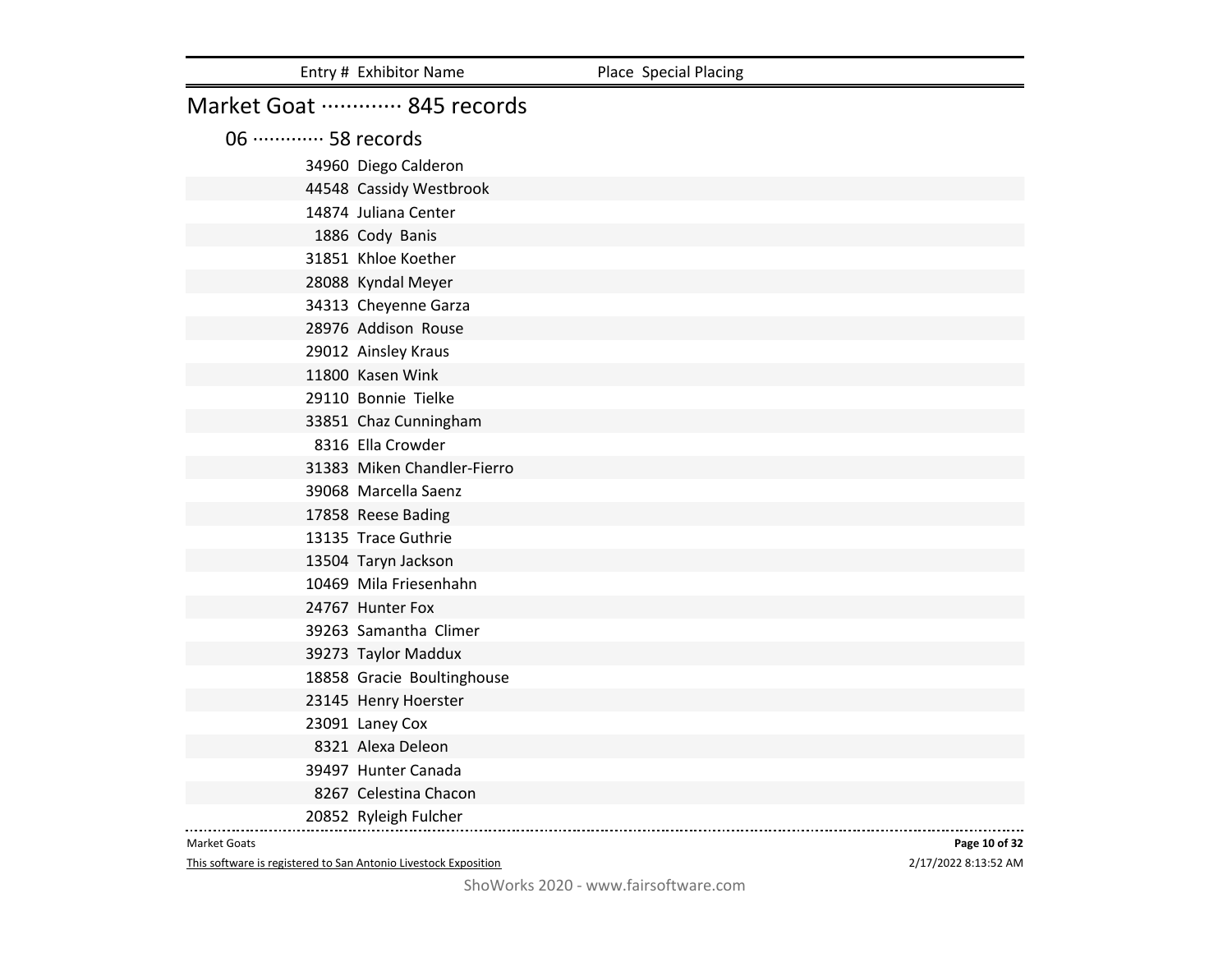| Entry # Exhibitor Name      | Place Special Placing                        |
|-----------------------------|----------------------------------------------|
| Market Goat  845 records    |                                              |
| 06 ············· 58 records |                                              |
| 38301 Avery Martin          |                                              |
| 11885 Madison Condra        |                                              |
| 23732 Claire Graves         |                                              |
| 15022 Granger Smith         |                                              |
|                             |                                              |
| 37306 Riley Tuggle          |                                              |
| 6367 Sydney Geistweidt      |                                              |
|                             |                                              |
| 12027 Quinn White           |                                              |
| 15991 Brooke Fisher         |                                              |
| 22279 Cayden Alexander      | $\mathbf{1}$                                 |
| 4463 Madden Wise            | $\overline{2}$                               |
| 22593 Allie Caddell         | 3                                            |
| 2016 Kasey Klages           | 4                                            |
| 39474 Ayden Linnenkugel     | 5                                            |
| 32552 Zane Walker           | 6                                            |
| 20538 Caleb Mcmullen        | 7                                            |
| 35773 Jeweleigh Hendrix     | 8                                            |
| 36871 Trey Hoffmann         | 9                                            |
|                             | 15069 Landry Meyer<br>10265 Sutton Alexander |

07 ·············· 73 records Peyton Zibelin Ethan Hemsath Matthew Moczygemba Ryan Hudel Gianna Sangiovanni Katelyn Peck Sarah Stovall

#### Market Goats

This software is registered to San Antonio Livestock Exposition

2/17/2022 8:13:53 AM **Page 11 of 32**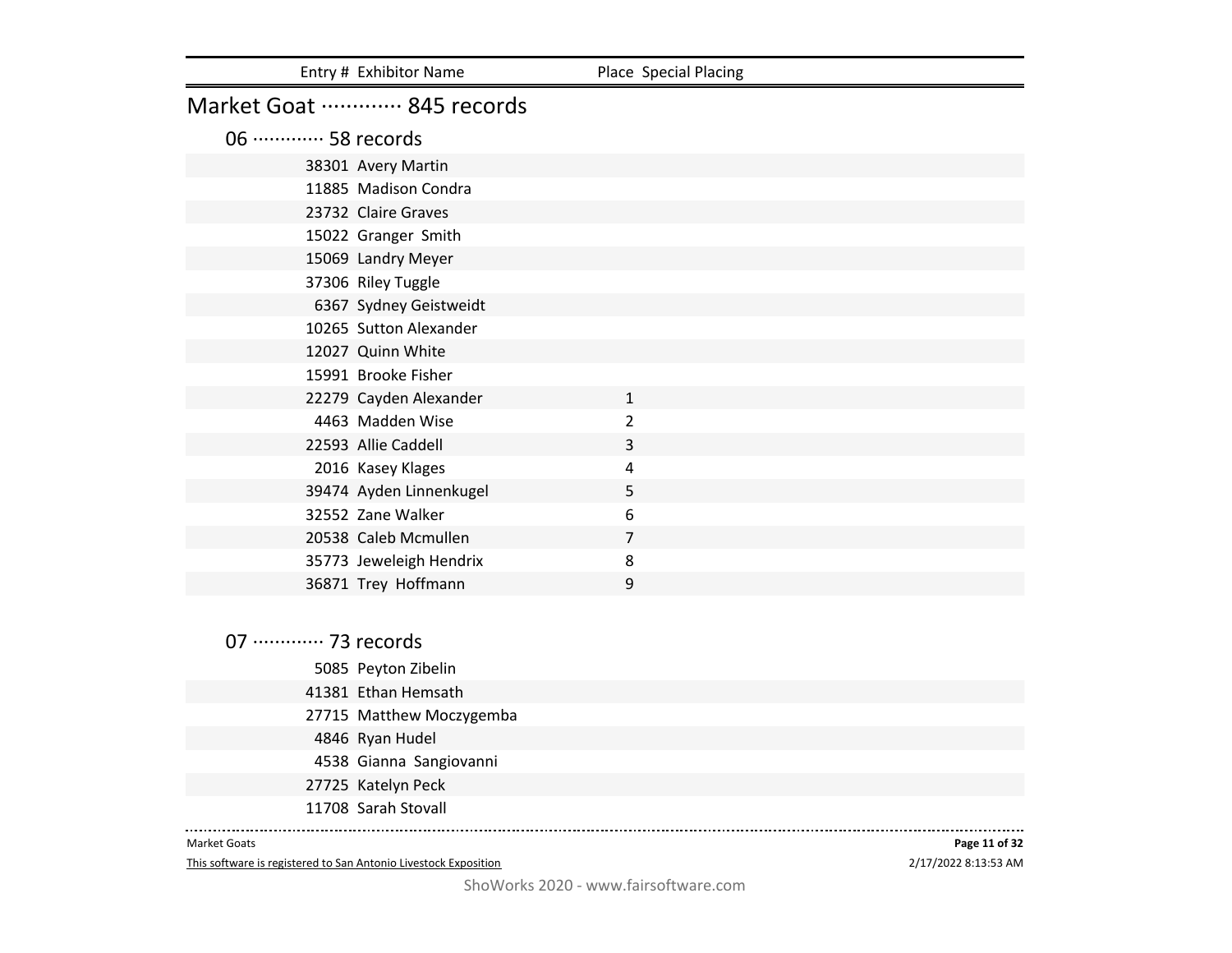|                             | Entry # Exhibitor Name   | Place Special Placing |
|-----------------------------|--------------------------|-----------------------|
|                             | Market Goat  845 records |                       |
| 07 ············· 73 records |                          |                       |
|                             | 4521 Kyli Brinkerhoff    |                       |
|                             | 32629 Piper Alleva       |                       |
|                             | 23403 Maya Deleon        |                       |
|                             | 4010 Kelli Tedrow        |                       |
|                             | 13496 Makenzie Rodriguez |                       |
|                             | 3624 Peyton Monfort      |                       |
|                             | 11923 Samuel Mazurek     |                       |
|                             | 40946 Ava Coull          |                       |
|                             | 26699 Kaysen King        |                       |
|                             | 7153 Ruby Carrola        |                       |
|                             | 30298 Bryar Sherrill     |                       |
|                             | 30231 Taylor Alaniz      |                       |
|                             | 40097 Haley Osberg       |                       |
|                             | 26354 Ainsley Rosenow    |                       |
|                             | 5266 Keith Rokohl        |                       |
|                             | 8860 Graycee Pfeifer     |                       |
|                             | 37901 Sallie Nolen       |                       |
|                             | 5920 Kyler Saenz         |                       |
|                             | 27242 Alexis Reis        |                       |
|                             | 38908 Lillie Callaway    |                       |
|                             | 14129 Apple Ibarra       |                       |
|                             | 9583 Jaxson Robinson     |                       |
|                             | 26890 Brett Dreyer       |                       |
|                             | 8617 Cline Mangum        |                       |
|                             | 29123 Briley Ernst       |                       |
|                             | 29960 Kinsey Key         |                       |
|                             | 16814 Madison Kerby      |                       |
|                             | 34029 Ella Martin        |                       |
|                             | 29010 Ainslee Buratovich |                       |

This software is registered to San Antonio Livestock Exposition

2/17/2022 8:13:53 AM **Page 12 of 32**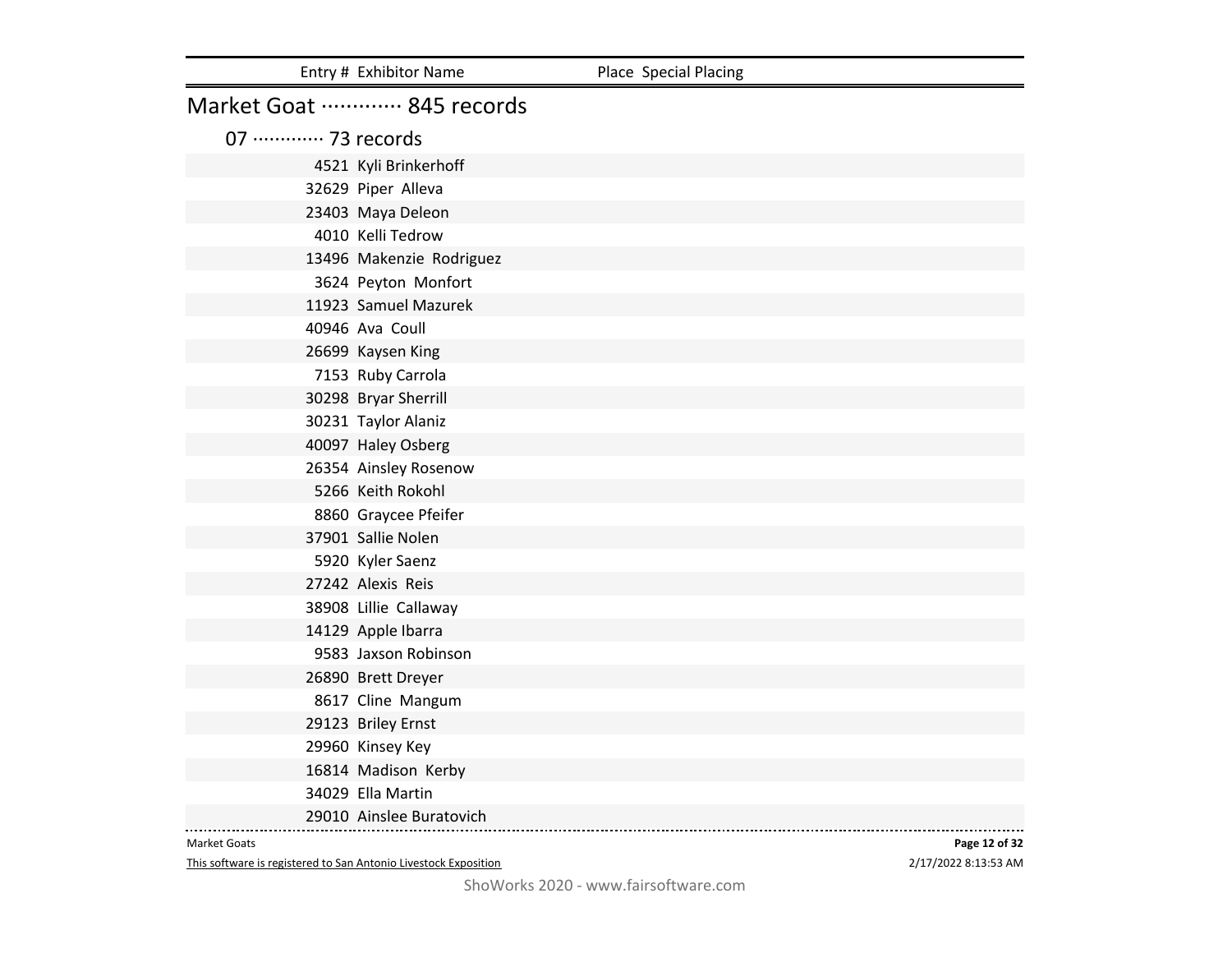|                             | Entry # Exhibitor Name   | Place Special Placing |
|-----------------------------|--------------------------|-----------------------|
|                             | Market Goat  845 records |                       |
| 07 ············· 73 records |                          |                       |
|                             | 20978 Malaynah Hernandez |                       |
|                             | 2108 Aubrey Smith        |                       |
|                             | 29116 Brylee Kraus       |                       |
|                             | 21292 Jazmine Missildine |                       |
|                             | 1412 Kassadie Karsteter  |                       |
|                             | 32992 Landon Barnett     |                       |
|                             | 20311 Brooke Clements    |                       |
|                             | 1126 Troy Aldape         |                       |
|                             | 20234 Bevann Redden      |                       |
|                             | 32635 Rose Rosas         |                       |
|                             | 29496 Harper Hargett     |                       |
|                             | 22268 Katharina Hill     |                       |
|                             | 38562 Reese Wiseman      |                       |
|                             | 14372 Jordan O'Neal      |                       |
|                             | 278 Jocelyn Kolar        |                       |
|                             | 28056 Rodie Pankratz     |                       |
|                             | 3367 Lucas Barraza       |                       |
|                             | 35734 Cayden Damerau     |                       |
|                             | 2060 Robyn Loehs         |                       |
|                             | 42845 Sara Goldammer     |                       |
|                             | 29880 Lauren Homeyer     |                       |
|                             | 28261 Joseph Hendler     |                       |
|                             | 2855 Brenton Galbreath   |                       |
|                             | 15858 Abigail Mote       |                       |
|                             | 21624 Ashlyn Brinkley    |                       |
|                             | 35021 Wyatt Whitley      |                       |
|                             | 28786 Kord Henry         |                       |
|                             | 3164 Jaime Pruneda       |                       |
|                             | 30484 Avery Waters       | 1                     |

This software is registered to San Antonio Livestock Exposition

2/17/2022 8:13:53 AM **Page 13 of 32**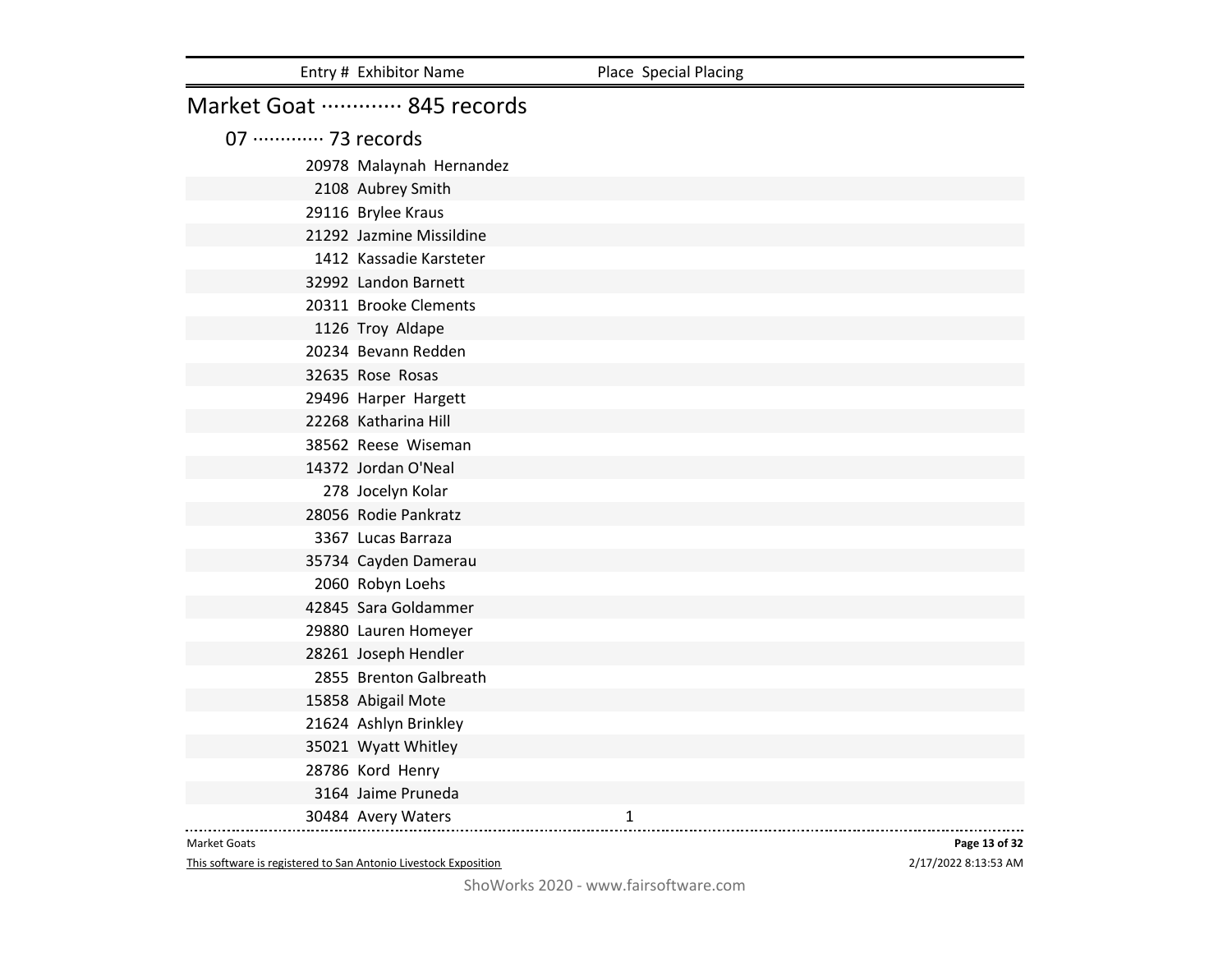|                             | Entry # Exhibitor Name                    | Place Special Placing |  |
|-----------------------------|-------------------------------------------|-----------------------|--|
|                             | Market Goat  845 records                  |                       |  |
| 07 ············· 73 records |                                           |                       |  |
|                             | 25765 Brady Lemon                         | $\overline{2}$        |  |
|                             | 969 Mason Simpson                         | 3                     |  |
|                             | 3553 Clegg Bays                           | 4                     |  |
|                             | 40955 Drew Erickson                       | 5                     |  |
|                             | 752 Kenna Coufal                          | 6                     |  |
|                             | 10152 Jaycee Collins                      | $\overline{7}$        |  |
|                             | 26939 Makenna Gourley                     | 8                     |  |
|                             | 22055 Cameron Rutherford                  | 9                     |  |
|                             |                                           |                       |  |
|                             |                                           |                       |  |
| 08 ············· 60 records |                                           |                       |  |
|                             | 11758 Rylan Morris                        |                       |  |
|                             | 27647 Kayla Frederick                     |                       |  |
|                             | 11483 Madison Innis                       |                       |  |
|                             | 11865 Noah Valencia                       |                       |  |
|                             | 15989 Mason Halfmann                      |                       |  |
|                             | 31574 Kimber Beggs                        |                       |  |
|                             | 10840 Braiden Womack                      |                       |  |
|                             | 5222 Kaitlyn Wiggins                      |                       |  |
|                             | 16011 Miles Halfman                       |                       |  |
|                             | 38188 Allison Rowe                        |                       |  |
|                             | 43972 Akira Finegan                       |                       |  |
|                             | 11879 Hannah Burns                        |                       |  |
|                             | 25104 Hailey Young                        |                       |  |
|                             | 15592 Myra Campbell                       |                       |  |
|                             | 43877 Jase Middleton                      |                       |  |
|                             | 36919 Kendall Peterson<br>22282 Cade Sims |                       |  |
|                             |                                           |                       |  |
|                             | 3366 Bianca Scott-Chaney                  |                       |  |

This software is registered to San Antonio Livestock Exposition

2/17/2022 8:13:54 AM **Page 14 of 32**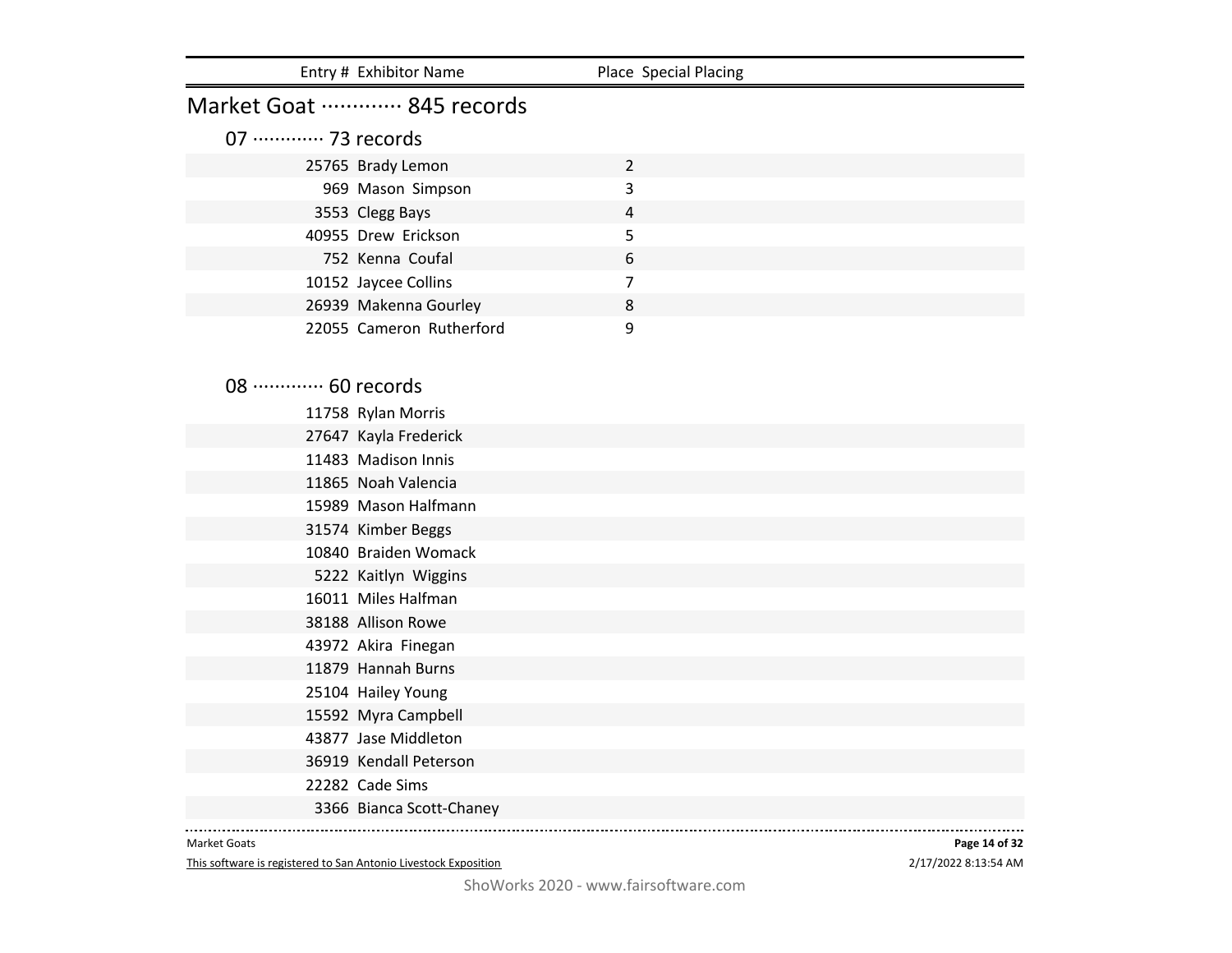|                            | Entry # Exhibitor Name      | Place Special Placing |
|----------------------------|-----------------------------|-----------------------|
|                            | Market Goat  845 records    |                       |
| 08 ············ 60 records |                             |                       |
|                            | 29877 Branton Benline       |                       |
|                            | 13096 Sheldon Coxey         |                       |
|                            | 4055 Antonio De La Cruz lii |                       |
|                            | 13727 Cody Conway Lickert   |                       |
|                            | 9289 Alleson Elder          |                       |
|                            | 37171 Jared Jones           |                       |
|                            | 8532 Caden Faught           |                       |
|                            | 30244 Ryder Littlefield     |                       |
|                            | 40365 Ryan Simpton          |                       |
|                            | 7801 Hannah Graves          |                       |
|                            | 32975 Braxton Hoelsher      |                       |
|                            | 18420 Macie Mangus          |                       |
|                            | 20747 Kinley Rae Chisum     |                       |
|                            | 40111 Austin Osberg         |                       |
|                            | 8099 Amory Perez            |                       |
|                            | 6529 Case Custer            |                       |
|                            | 31989 Luke Hutka            |                       |
|                            | 20872 Camryn Cunningham     |                       |
|                            | 2127 Gavin Usher            |                       |
|                            | 18127 Hudson Rios           |                       |
|                            | 10428 Josue Vasquez         |                       |
|                            | 1980 Sutton Davis           |                       |
|                            | 31975 Rylie Krueger         |                       |
|                            | 29580 Kinsey Hargrove       |                       |
|                            | 38624 Cooper Chapman        |                       |
|                            | 36073 Morgan Hueske         |                       |
|                            | 5531 Keeli Teykl            |                       |
|                            | 9424 Paige Kemp             |                       |
|                            | 5271 Shaun Foster           |                       |

This software is registered to San Antonio Livestock Exposition

2/17/2022 8:13:54 AM **Page 15 of 32**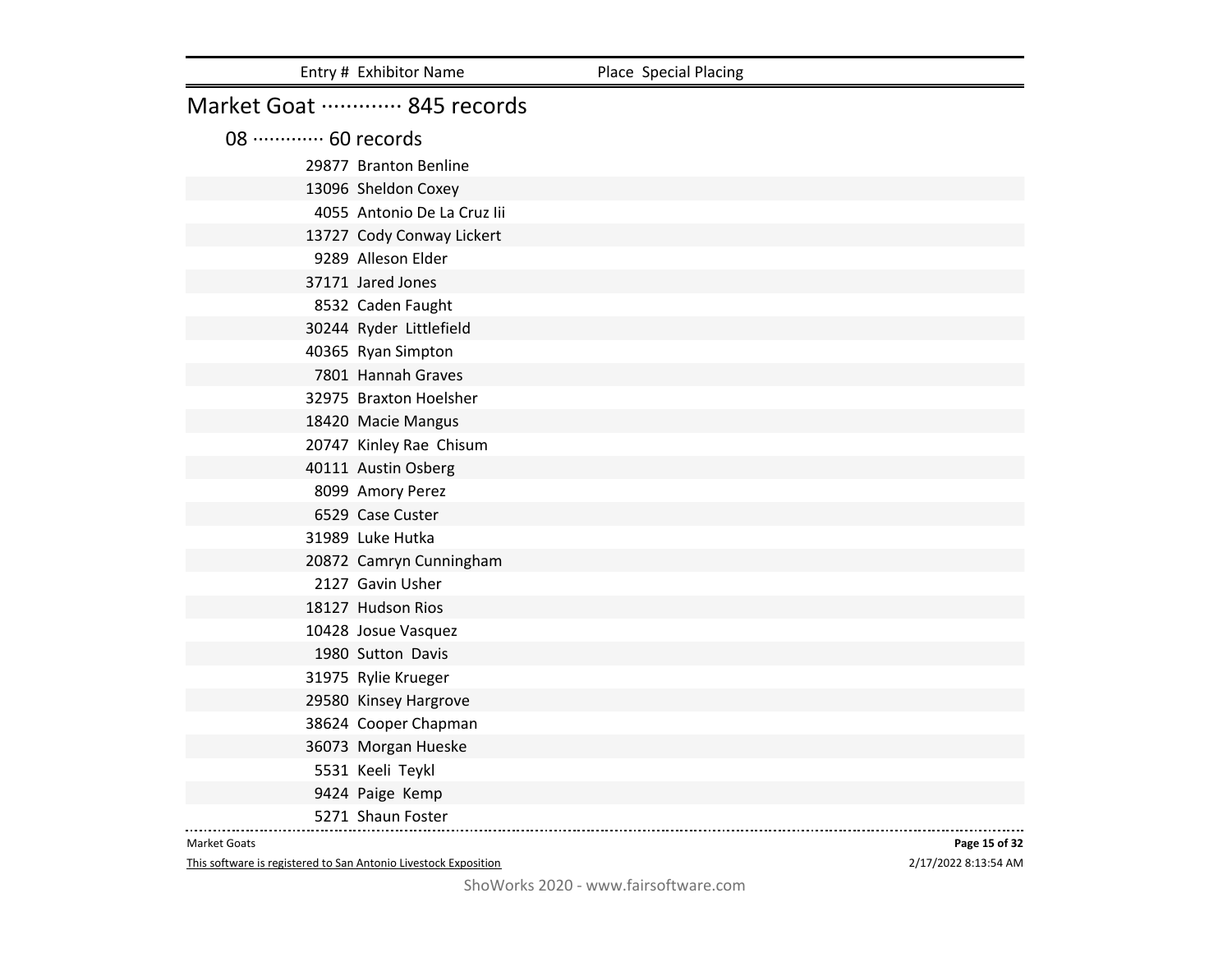|                             | Entry # Exhibitor Name     | Place Special Placing          |               |
|-----------------------------|----------------------------|--------------------------------|---------------|
|                             | Market Goat  845 records   |                                |               |
| 08 ············· 60 records |                            |                                |               |
|                             | 25510 Callen Stewart       |                                |               |
|                             | 42410 Nicholas Vanderslice |                                |               |
|                             | 25493 Abigail Elrod        |                                |               |
|                             | 20888 Stormy Cunningham    |                                |               |
|                             | 13577 Stratley Strube      | $\mathbf{1}$                   |               |
|                             | 29808 Richard Spencer      | $\overline{2}$                 |               |
|                             | 17888 Coy Alexander        | 3                              |               |
|                             | 13448 Rheanna Kleman       | 4                              |               |
|                             | 16184 Mckaleb Hamann       | 5                              |               |
|                             | 27040 Riley Kidder         | 6                              |               |
|                             | 7243 William Bryson        | $\overline{7}$                 |               |
|                             | 16483 Raelye Hoelscher     | 8                              |               |
|                             | 20389 Reece Kelm           | 9                              |               |
|                             |                            |                                |               |
| 09 ············· 1 record   |                            |                                |               |
|                             | 60596 Stratley Strube      | 1 Division II Champion         |               |
|                             |                            |                                |               |
| 10 ············· 1 record   |                            |                                |               |
|                             |                            |                                |               |
|                             | 60597 Cayden Alexander     | 1 Division II Reserve Champion |               |
| 11 ············· 75 records |                            |                                |               |
|                             |                            |                                |               |
|                             | 6252 William Wright        |                                |               |
|                             | 33679 Mallorie Saffle      |                                |               |
|                             | 33469 Leyla Trevino        |                                |               |
|                             | 6002 Fidencio Ruiz         |                                |               |
|                             | 18242 Katarina Farry       |                                |               |
|                             | 39548 Lane Canada          |                                |               |
| <b>Market Goats</b>         |                            |                                | Page 16 of 32 |

This software is registered to San Antonio Livestock Exposition

2/17/2022 8:13:54 AM **Page 16 of 32**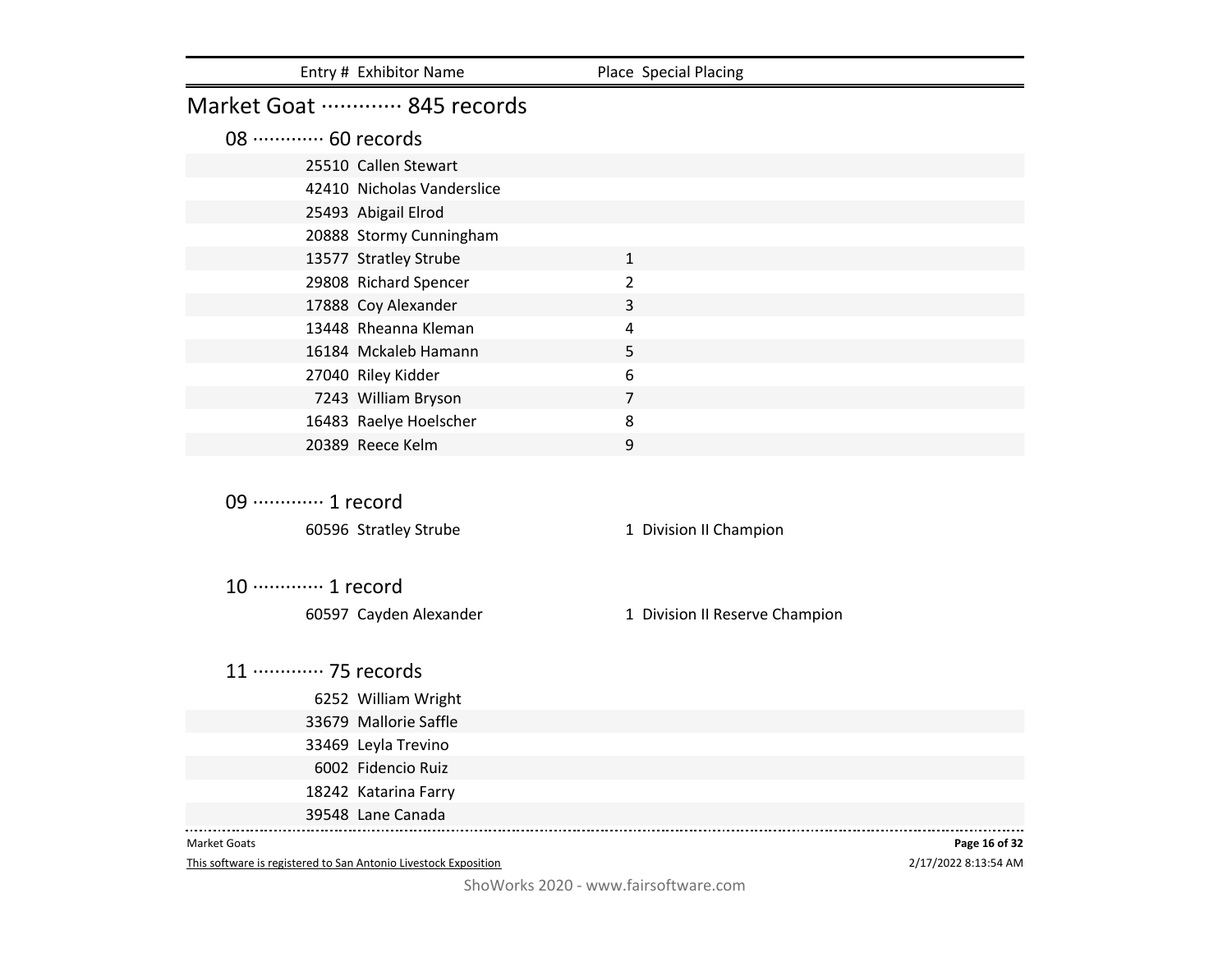|                    | Entry # Exhibitor Name    | Place Special Placing |
|--------------------|---------------------------|-----------------------|
|                    | Market Goat  845 records  |                       |
| 11 ………… 75 records |                           |                       |
|                    | 40663 Hagen Greenway      |                       |
|                    | 6343 Anahi Molina         |                       |
|                    | 8031 Quincy Raines        |                       |
|                    | 17440 Cassidy Pool        |                       |
|                    | 40116 Kensley Vieth       |                       |
|                    | 18775 Faith Boultinghouse |                       |
|                    | 1217 Emma Medlin          |                       |
|                    | 7170 Zachary Casas        |                       |
|                    | 1147 Karly Pesantes       |                       |
|                    | 19168 Anahii Tovar        |                       |
|                    | 32773 Pace Ritz           |                       |
|                    | 1009 Kaitlyn Webb         |                       |
|                    | 40301 Cody Nichols        |                       |
|                    | 19906 Blaise Decker       |                       |
|                    | 7565 Krysalee Anderson    |                       |
|                    | 18415 Jill Reding         |                       |
|                    | 37300 Joe Williams        |                       |
|                    | 13262 Hudson Deen         |                       |
|                    | 36820 Weston Godwin       |                       |
|                    | 4220 Jonathan Martinez    |                       |
|                    | 14576 Jamie Valadez       |                       |
|                    | 29320 Tanner Krawietz     |                       |
|                    | 14839 Wyatt Peters        |                       |
|                    | 15060 Caleb Meyer         |                       |
|                    | 12357 Justin Lopez        |                       |
|                    | 12329 Emily Lopez         |                       |
|                    | 3345 Kyrie Aviles         |                       |
|                    | 12031 Hunter Dearkos      |                       |
|                    | 10404 Ashlynn Day         |                       |

This software is registered to San Antonio Livestock Exposition

2/17/2022 8:13:55 AM **Page 17 of 32**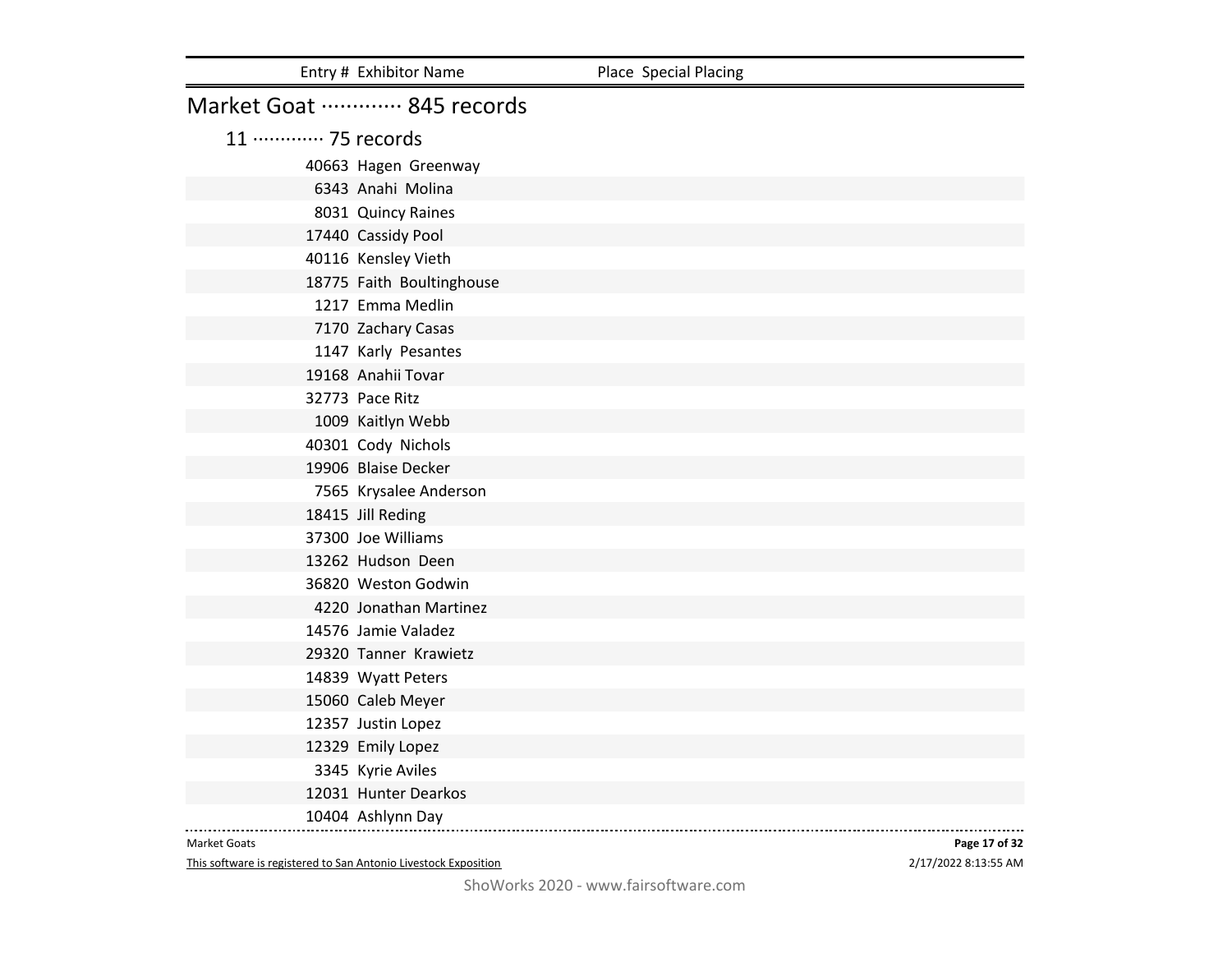|                    | Entry # Exhibitor Name       | Place Special Placing |
|--------------------|------------------------------|-----------------------|
|                    | Market Goat  845 records     |                       |
| 11 ………… 75 records |                              |                       |
|                    | 4523 Anahi Valdiva           |                       |
|                    | 5582 Harlie Carlson          |                       |
|                    | 11343 Dodge Turner           |                       |
|                    | 15896 Hadly Dieringer        |                       |
|                    | 37345 Carson Smith           |                       |
|                    | 44193 Payton Vanderslice     |                       |
|                    | 10664 Harlie Pratt           |                       |
|                    | 16054 Sterling Schwartz      |                       |
|                    | 35444 Lindsey Sinkule        |                       |
|                    | 16339 Sydney Mayhall         |                       |
|                    | 44337 Jaden Barrera          |                       |
|                    | 16551 Heston Hoelscher       |                       |
|                    | 13457 Reagan Laminack        |                       |
|                    | 11948 Javier Molina          |                       |
|                    | 23346 Audrey Lowe            |                       |
|                    | 27618 Dustin Bowles          |                       |
|                    | 27719 James Otto             |                       |
|                    | 29154 Hadley Tielke          |                       |
|                    | 27374 Jocelyn Young          |                       |
|                    | 27730 Hunter Pellerin        |                       |
|                    | 28737 Kynzee Cornelius       |                       |
|                    | 30180 Myra Ditmore           |                       |
|                    | 30715 Hannah Brooks          |                       |
|                    | 27762 Thaddeus Tkadlec       |                       |
|                    | 23084 Gracie Cox             |                       |
|                    | 30238 Nicholas Walker        |                       |
|                    | 24708 Katelynn Marie Salazar |                       |
|                    | 31846 Abby Yanta             |                       |
|                    | 31861 Kyler Koether          |                       |

This software is registered to San Antonio Livestock Exposition

2/17/2022 8:13:55 AM **Page 18 of 32**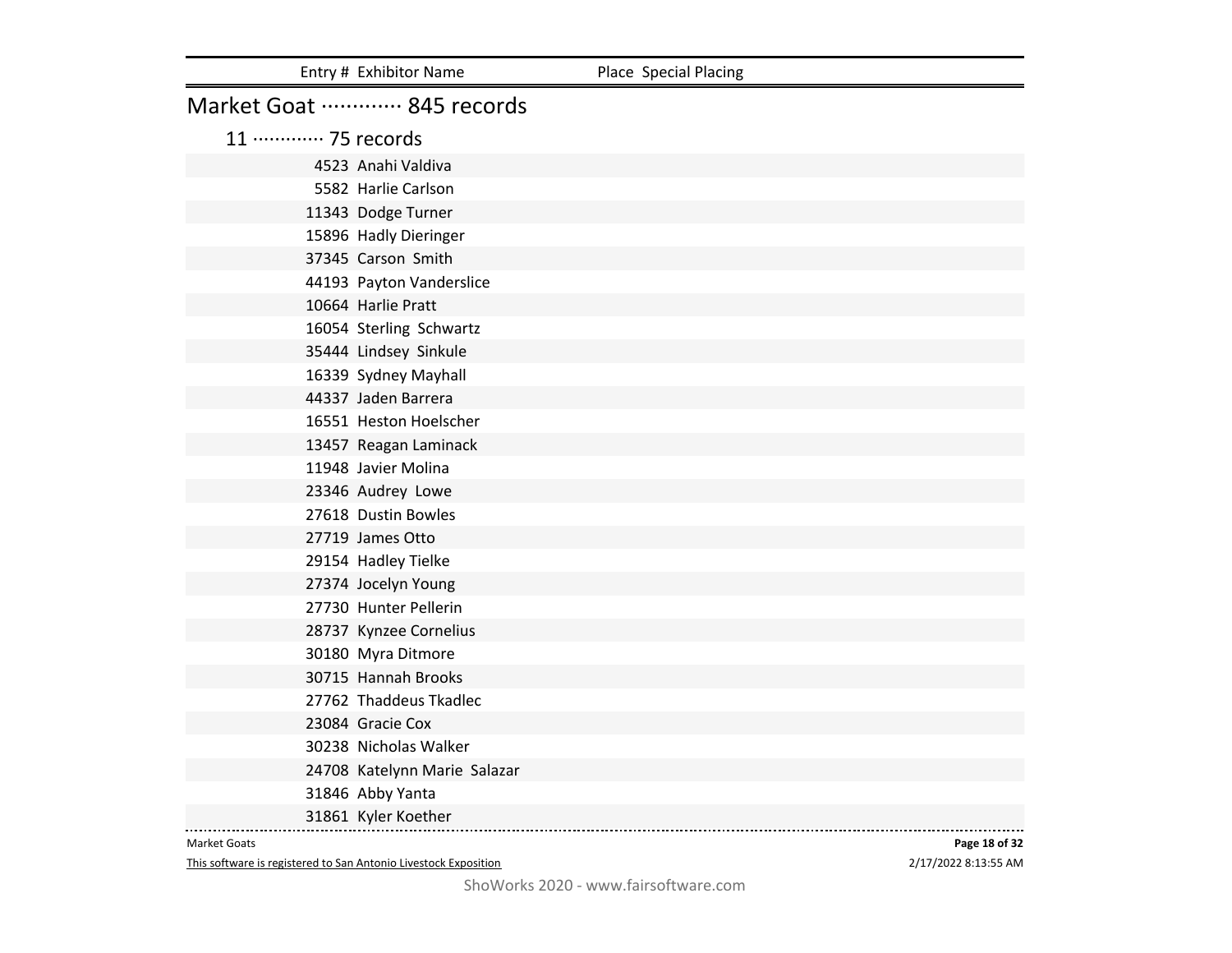| Entry # Exhibitor Name      | Place Special Placing |
|-----------------------------|-----------------------|
| Market Goat  845 records    |                       |
| 11 ············· 75 records |                       |
| 20161 Katie Lynn Dubose     |                       |
| 26759 Kinley Klaehn         |                       |
| 13312 Landry Barton         | 1                     |
| 41417 Lucas Lefever         | $\overline{2}$        |
| 41692 Kayden Pesina         | 3                     |
| 2492 Kara Sifuentes         | 4                     |
| 38613 Ethan Peacock         | 5                     |
| 17628 Khloe Naegelin        | 6                     |
| 18061 Dyllon Richardson     | 7                     |
| 29354 Brylie Roeder         | 8                     |
| 9925 Olivia Dykes           | 9                     |

12 ·············· 72 records

|  | 11583 Presley Koho      |
|--|-------------------------|
|  | 6364 Eli Geistweidt     |
|  | 42254 Katherine Britton |
|  | 3888 Montana Bevel      |
|  | 31645 Keeley Ham        |
|  | 4906 Jordan Williams    |
|  | 27779 Skylar Yow        |
|  | 36399 Holland Cook      |
|  | 29966 Sydnie Kreuger    |
|  | 3621 Kari Patterson     |
|  | 11336 Kaydie Light      |
|  | 36538 Hailey Bowman     |
|  | 40680 Hatle Hohertz     |
|  | 36572 Mackenzie Bowman  |
|  | 7816 Deandra Hernandez  |
|  |                         |

#### Market Goats

This software is registered to San Antonio Livestock Exposition

2/17/2022 8:13:56 AM **Page 19 of 32**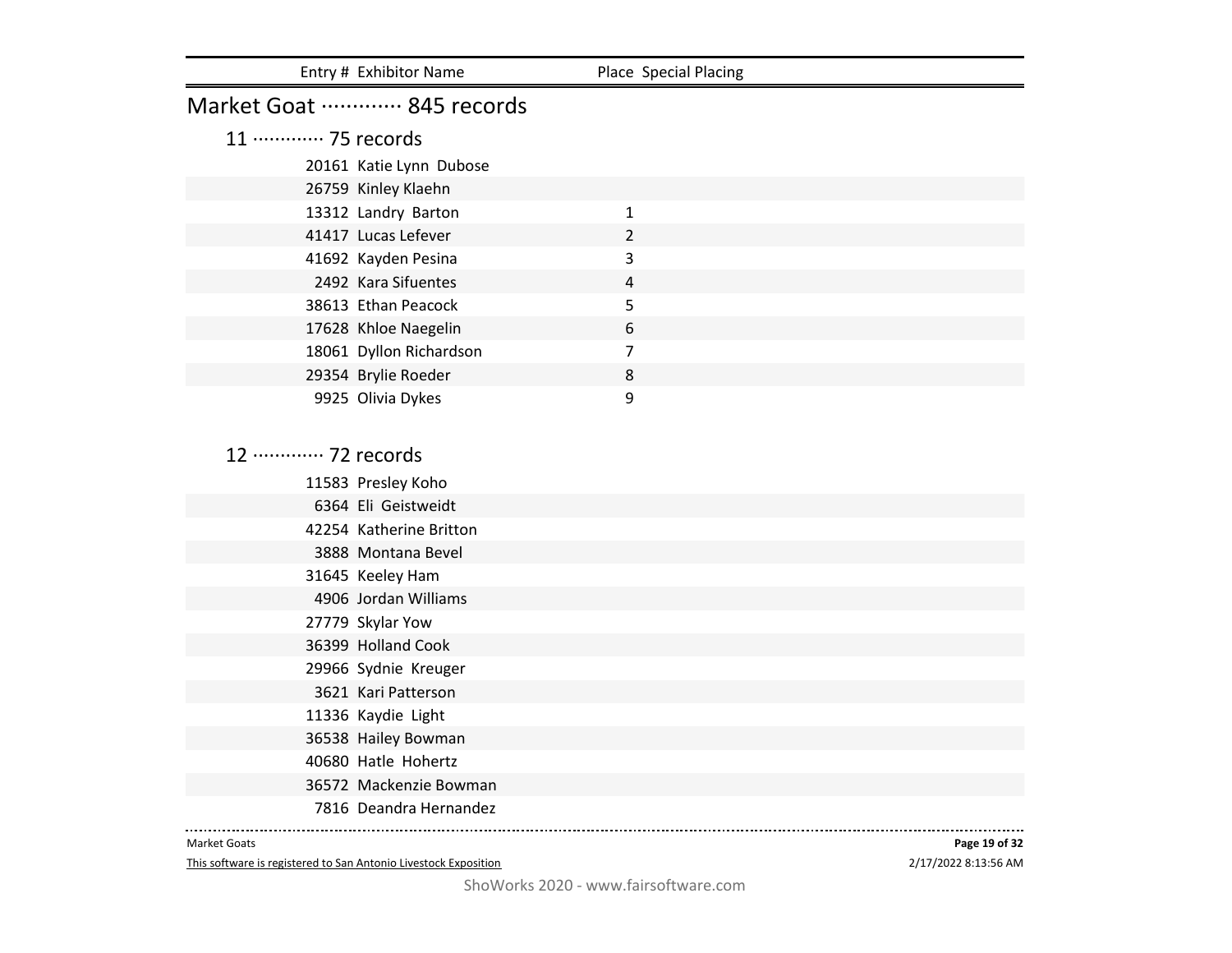|                    | Entry # Exhibitor Name    | Place Special Placing |
|--------------------|---------------------------|-----------------------|
|                    | Market Goat  845 records  |                       |
| 12 ………… 72 records |                           |                       |
|                    | 23526 Olivia Benitez      |                       |
|                    | 22746 Avery Fisher        |                       |
|                    | 4959 Blake Meyer          |                       |
|                    | 26691 Cal Harder          |                       |
|                    | 31448 Hoyt Dempsey        |                       |
|                    | 3474 Brooklyn Gilleland   |                       |
|                    | 21736 Reece Isham         |                       |
|                    | 37031 Madelynn Ford       |                       |
|                    | 7791 Kailey Graves        |                       |
|                    | 31127 Sam Detten          |                       |
|                    | 7040 Allyson Oney         |                       |
|                    | 23041 Robert Bauer        |                       |
|                    | 23397 Larson Noak         |                       |
|                    | 6841 Payton Singh         |                       |
|                    | 12009 Kade Branson        |                       |
|                    | 23646 Kinley Dangelmayr   |                       |
|                    | 18666 Diego Trevino       |                       |
|                    | 28894 Adrian Morales      |                       |
|                    | 10426 Hailey Billings     |                       |
|                    | 3503 Bailey Gilleland     |                       |
|                    | 18228 Sophia Rios         |                       |
|                    | 60014 Andrea Lopez        |                       |
|                    | 8926 Taylor Murders       |                       |
|                    | 20732 Kiley Huffman       |                       |
|                    | 38411 Georgia Munden      |                       |
|                    | 44423 Nathan Alvarado     |                       |
|                    | 33365 Landon Grigsby      |                       |
|                    | 33671 Kaitlyn Kurschinski |                       |
|                    | 20502 Joey Harrington     |                       |

This software is registered to San Antonio Livestock Exposition

2/17/2022 8:13:56 AM **Page 20 of 32**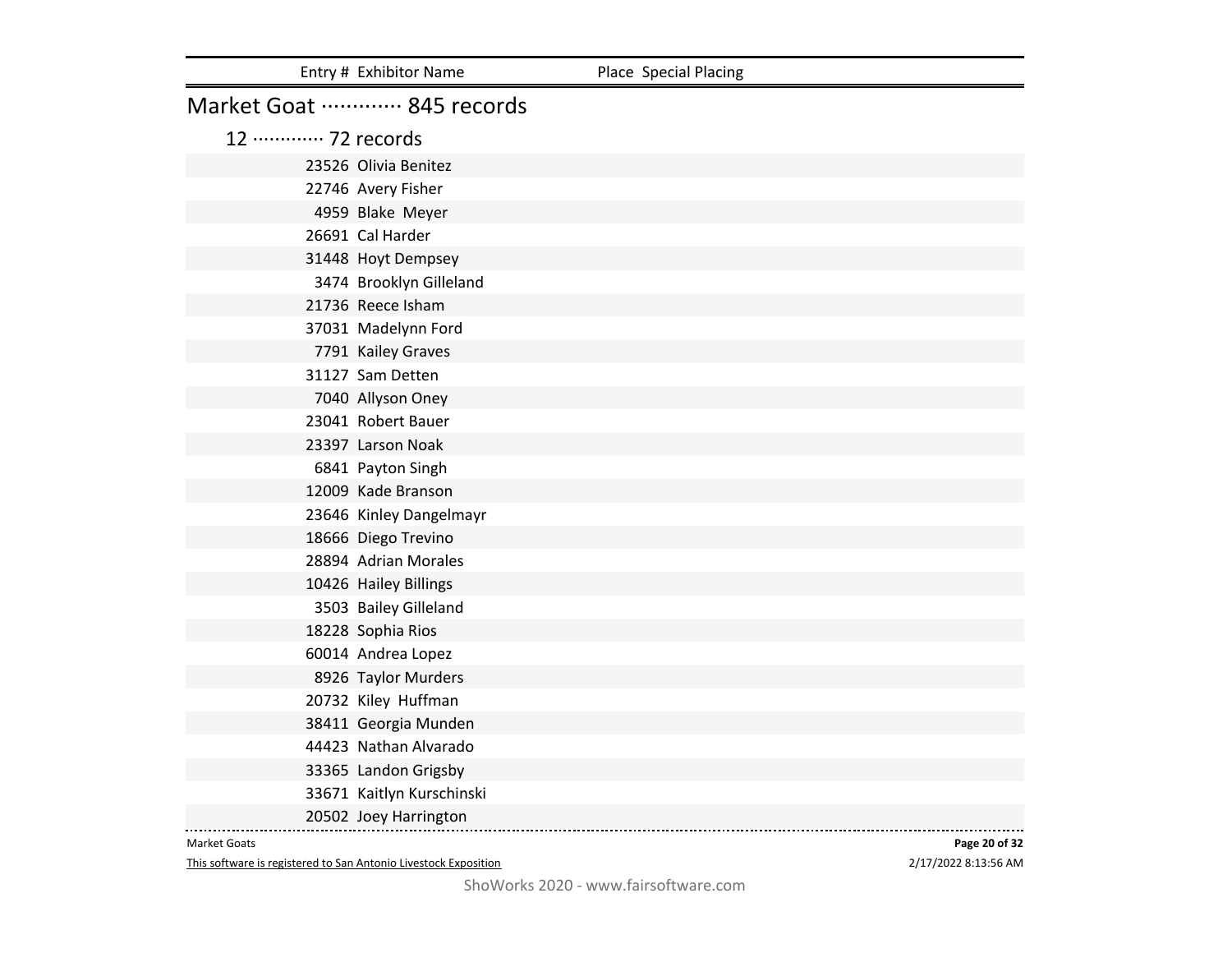|                    | Entry # Exhibitor Name        | Place Special Placing |
|--------------------|-------------------------------|-----------------------|
|                    | Market Goat  845 records      |                       |
| 12 ………… 72 records |                               |                       |
|                    | 33359 Victoria Salazarcanales |                       |
|                    | 9602 Zane Allsup              |                       |
|                    | 1216 Tatyana Gonzales         |                       |
|                    | 29438 Chloe Neal              |                       |
|                    | 9040 Karolyn Chavez           |                       |
|                    | 29368 Gunner Tatsch           |                       |
|                    | 20081 Arabella Rivas          |                       |
|                    | 32671 Kaitlyn Huff            |                       |
|                    | 9759 Sam Gustin               |                       |
|                    | 16829 Landry Mitchell         |                       |
|                    | 43944 Ricky Murphy            |                       |
|                    | 2144 Logan Wright             |                       |
|                    | 16838 Royce Cook              |                       |
|                    | 37346 Emilia Myslak           |                       |
|                    | 24891 Lillea Olson            |                       |
|                    | 26327 Gunnar Krieg            |                       |
|                    | 37981 Hagen Smith             |                       |
|                    | 30481 Avery Cordes            |                       |
|                    | 10980 Kaylynn Beech           |                       |
|                    | 25813 Cooper Lemon            | $\mathbf{1}$          |
|                    | 28649 Emily Bettiga           | $\overline{2}$        |
|                    | 42678 Kambryn Presley         | 3                     |
|                    | 27849 Karson Kurtz            | 4                     |
|                    | 37412 Presley Graves          | 5                     |
|                    | 30085 Kyrene Jackson          | 6                     |
|                    | 33768 Dalton Adams            | $\overline{7}$        |
|                    | 26914 Morgan Dreyer           | 8                     |
|                    | 11423 Braxton Butler          | 9                     |

This software is registered to San Antonio Livestock Exposition

2/17/2022 8:13:56 AM **Page 21 of 32**

. . . . . . .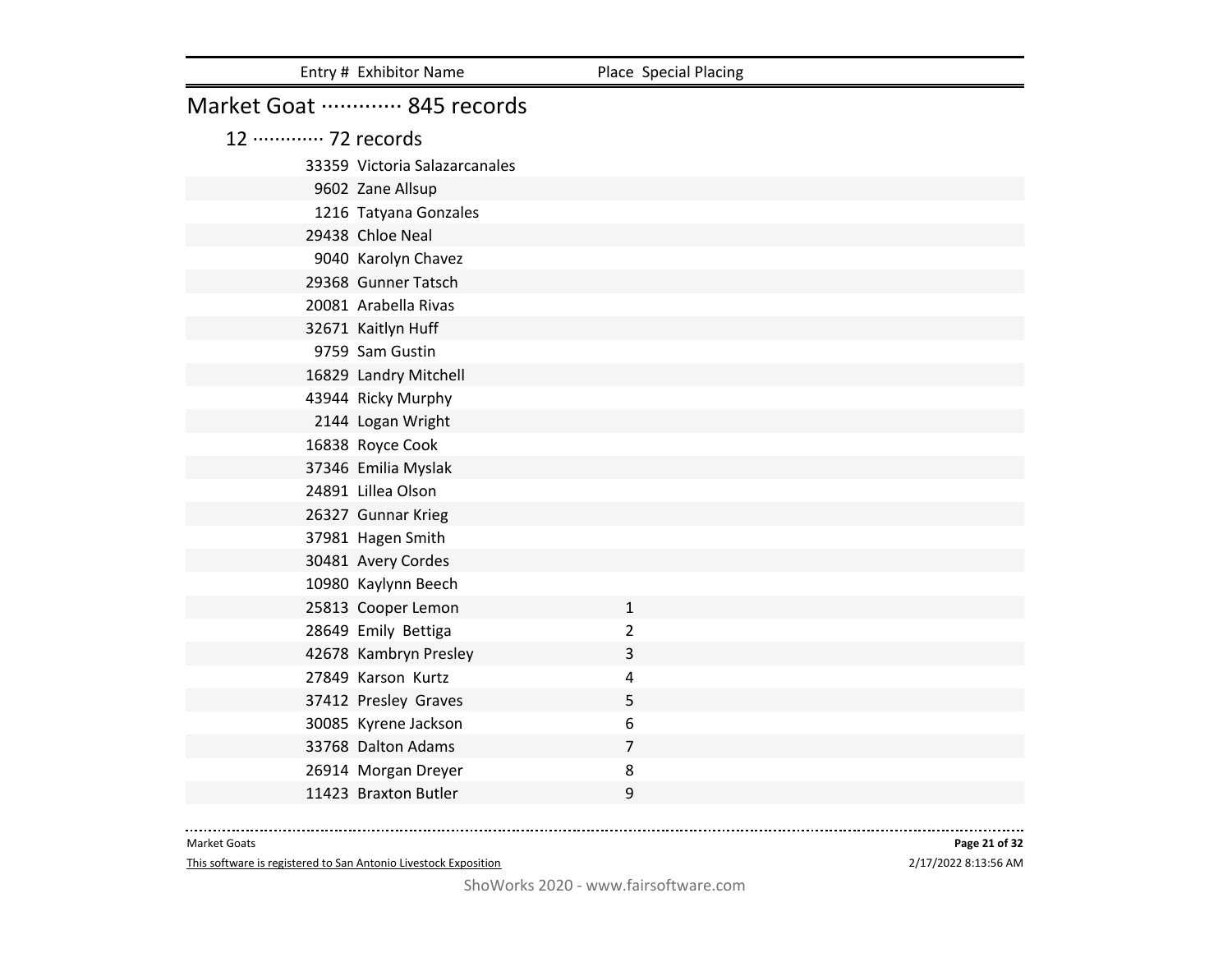Entry # Exhibitor Name Place Special Placing

# Market Goat ·············· 845 records

12 ············· 72 records

# 13 ············· 58 records

Tyson Owens

Lauren Callaway

Kayla Ramirez

Leanna Pantoja

Dash Denton

Jonathon Lasiter

Jesse James Gonzalez

Channing Larrew

Cade Hefner

Brook Locascio

Rustyn Littlefield

Cameron Parker

Chloe Snodgrass

Townes Oviedo

Sergio Ramirez

Cash Gonzales

Kenna Mark Munden

Matthew Castillo

Makayla Timm

Knox Hefner

Kayde Rokohl

Chloe Smith

Taylor Young

Molly Moss

Julian Hernandez

Bryden Manning

#### Market Goats

This software is registered to San Antonio Livestock Exposition

# 2/17/2022 8:13:57 AM **Page 22 of 32**

ShoWorks 2020 - www.fairsoftware.com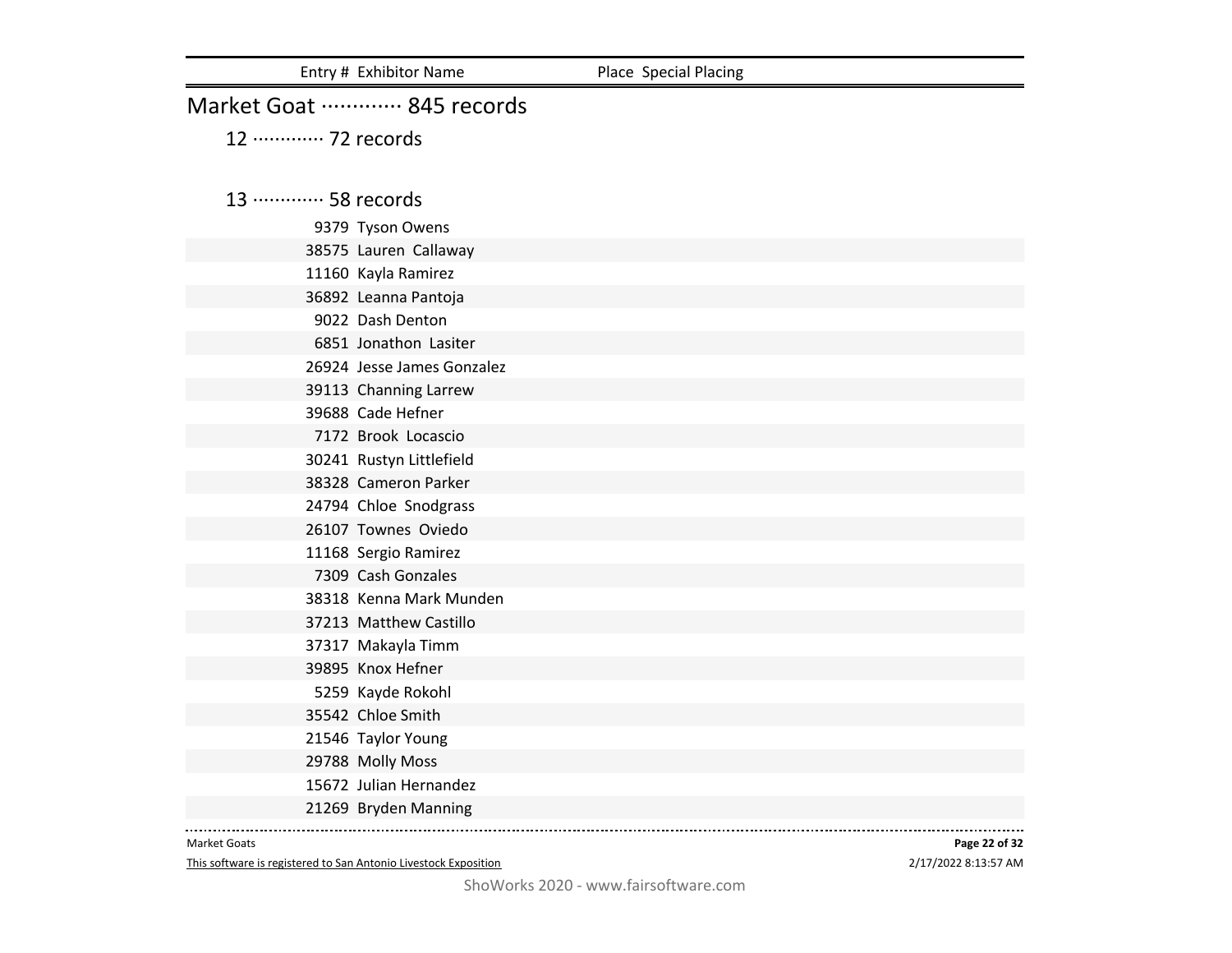|                             | Entry # Exhibitor Name             | Place Special Placing |
|-----------------------------|------------------------------------|-----------------------|
|                             | Market Goat  845 records           |                       |
| 13 ············· 58 records |                                    |                       |
|                             | 4466 Grant Gonzales                |                       |
|                             | 28422 Mason Smoot                  |                       |
|                             | 17159 Hailey Satterfield           |                       |
|                             | 17313 Marissa Chapa                |                       |
|                             | 17566 Emily Cordell                |                       |
|                             | 35792 Breck Lemons                 |                       |
|                             | 15900 Julissa Medina               |                       |
|                             | 44302 Victoria Koncaba             |                       |
|                             | 29623 Ace Lane                     |                       |
|                             | 19534 Deacon Gann                  |                       |
|                             | 6106 Marissa Montoya               |                       |
|                             | 416 Callie Bell                    |                       |
|                             | 13588 Jon Wesley Stultz            |                       |
|                             | 14956 Emma Hudson                  |                       |
|                             | 5917 Jaedyn Saenz                  |                       |
|                             | 34366 Xoaquin Perez                |                       |
|                             | 33511 Kelley Sanders               |                       |
|                             | 20733 Texas Ranger William Schmidt |                       |
|                             | 45532 Jaiden Grimes                |                       |
|                             | 22812 Savanna Elizondo             |                       |
|                             | 14431 Tabatha Terry                |                       |
|                             | 14439 Dakota Wright                |                       |
|                             | 29156 Isabel Kowalik               |                       |
|                             | 30873 Dakota Martin                | $\mathbf{1}$          |
|                             | 21081 Hailey Rodriguez             | $\overline{2}$        |
|                             | 4428 Jonathan Olivarez             | 3                     |
|                             | 17706 Brynlee Hogg                 | $\overline{4}$        |
|                             | 14309 Kentyn Carley                | 5                     |
|                             | 28618 Audrey Bettiga               | 6                     |

This software is registered to San Antonio Livestock Exposition

2/17/2022 8:13:57 AM **Page 23 of 32**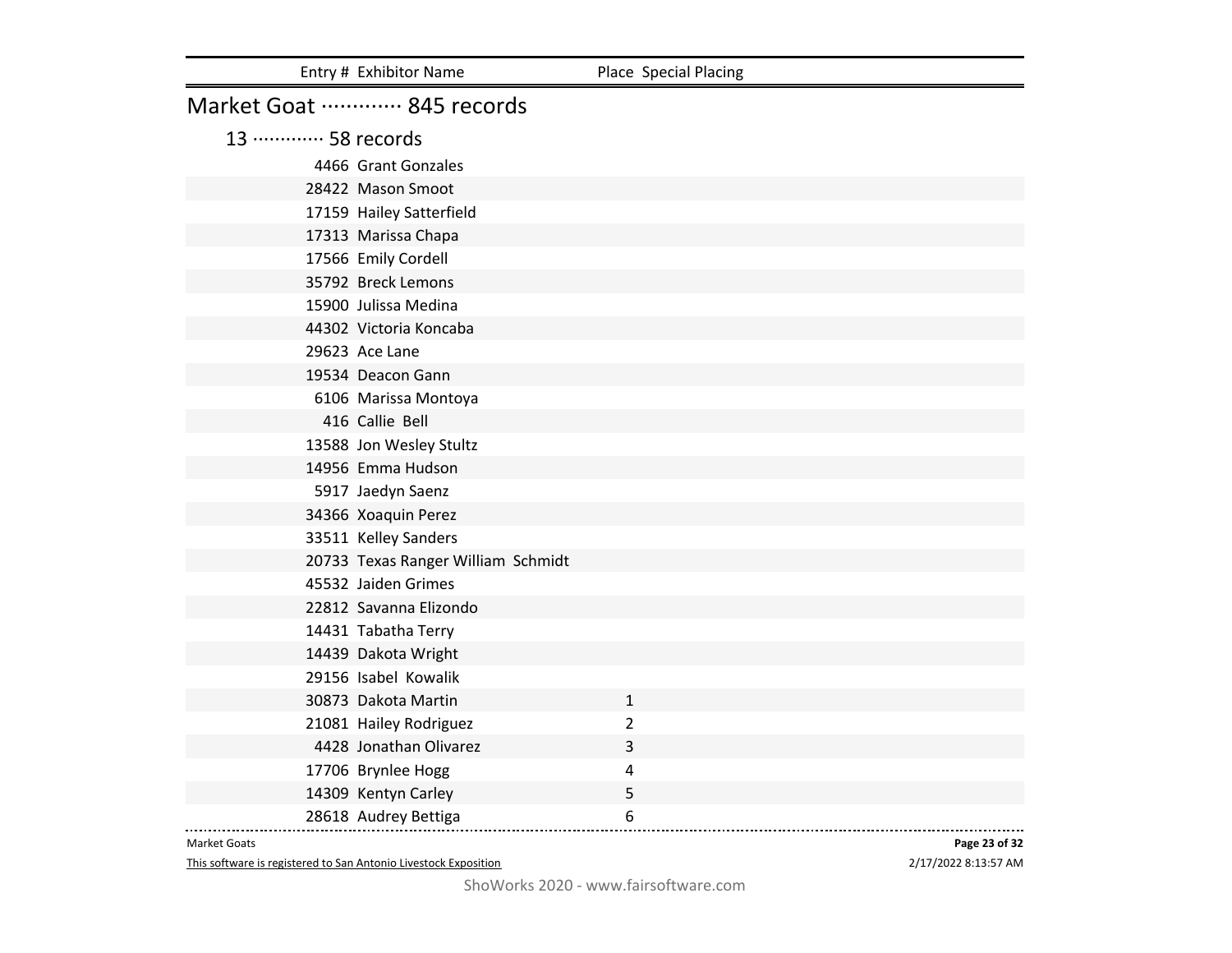|                             | Entry # Exhibitor Name    | Place Special Placing           |
|-----------------------------|---------------------------|---------------------------------|
|                             | Market Goat  845 records  |                                 |
| 13 ………… 58 records          |                           |                                 |
|                             | 27055 Logann Weidenfeller | $\overline{7}$                  |
|                             | 18092 Kendall Thompson    | 8                               |
|                             | 27769 Emmalee Mutina      | 9                               |
|                             |                           |                                 |
| 14 ………… 1 record            |                           |                                 |
|                             | 60598 Dakota Martin       | 1 Division III Champion         |
|                             |                           |                                 |
| 15 ············· 1 record   |                           |                                 |
|                             | 60599 Cooper Lemon        | 1 Division III Reserve Champion |
|                             |                           |                                 |
| 16 ············· 73 records |                           |                                 |
|                             | 2104 Alexandria Salazar   |                                 |
|                             | 28898 Jose Morales        |                                 |
|                             | 8651 Janszen Pfeifer      |                                 |
|                             | 27254 Ryan Hackler        |                                 |
|                             | 41034 Makenzie Gottschalk |                                 |
|                             | 29455 Armando Duarte      |                                 |
|                             | 39398 Emily Sutton        |                                 |
|                             | 30172 Danalei Kelley      |                                 |
|                             | 1143 Jasmine Abney        |                                 |
|                             | 29173 Kanon Rouse         |                                 |
|                             | 40716 Alicia Moreno       |                                 |
|                             | 6998 Cameron Baumann      |                                 |
|                             | 4539 Cadence Leblanc      |                                 |
|                             | 30255 Lily Bluntzer       |                                 |
|                             | 6445 Kallista Smith       |                                 |
|                             | 7767 Carson Farmer        |                                 |

This software is registered to San Antonio Livestock Exposition

2/17/2022 8:13:57 AM **Page 24 of 32**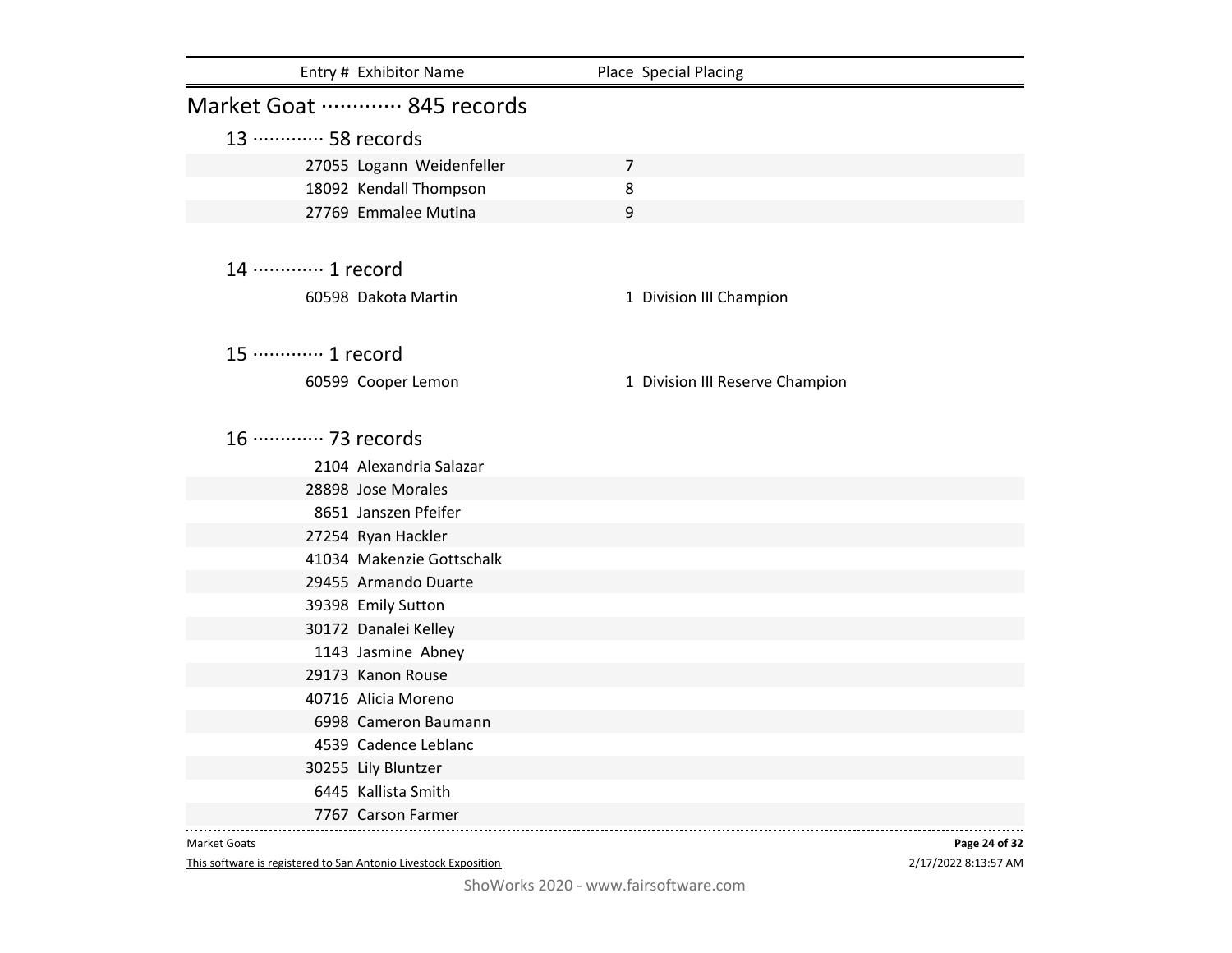|                             | Entry # Exhibitor Name   | Place Special Placing |
|-----------------------------|--------------------------|-----------------------|
|                             | Market Goat  845 records |                       |
| 16 ············· 73 records |                          |                       |
|                             | 41204 Jalyn Biehl        |                       |
|                             | 29630 Addison Hahn       |                       |
|                             | 26485 Chloe Morris       |                       |
|                             | 44454 Zachary Adair      |                       |
|                             | 4530 Jenna Donley-Beyers |                       |
|                             | 39145 Laynee Ladewig     |                       |
|                             | 40414 Sierra Tharp       |                       |
|                             | 4544 Alison Seaton       |                       |
|                             | 9472 Caleb Bunger        |                       |
|                             | 42363 Thomas Oman        |                       |
|                             | 8490 Jayden Crouch       |                       |
|                             | 28078 Brailee Hall       |                       |
|                             | 42462 Whitney Drummond   |                       |
|                             | 37471 Jaxon Pawelek      |                       |
|                             | 15052 Preslie Juranek    |                       |
|                             | 10442 Neal Billings      |                       |
|                             | 17841 Rylie De La Garza  |                       |
|                             | 23159 Samuel Hoerster    |                       |
|                             | 12933 Nathan Reed        |                       |
|                             | 38312 Ryanne Morris      |                       |
|                             | 14965 Tanna Thiel        |                       |
|                             | 15228 Lillian Fiser      |                       |
|                             | 22807 Ashley Cartwright  |                       |
|                             | 30849 Mason Hatfield     |                       |
|                             | 15653 Bobbi Luna         |                       |
|                             | 35725 Weston Hendrix     |                       |
|                             | 31780 Maggie Mayes       |                       |
|                             | 21564 Jacob Frederick    |                       |
|                             | 35401 Adelenn Tolley     |                       |

This software is registered to San Antonio Livestock Exposition

2/17/2022 8:13:58 AM **Page 25 of 32**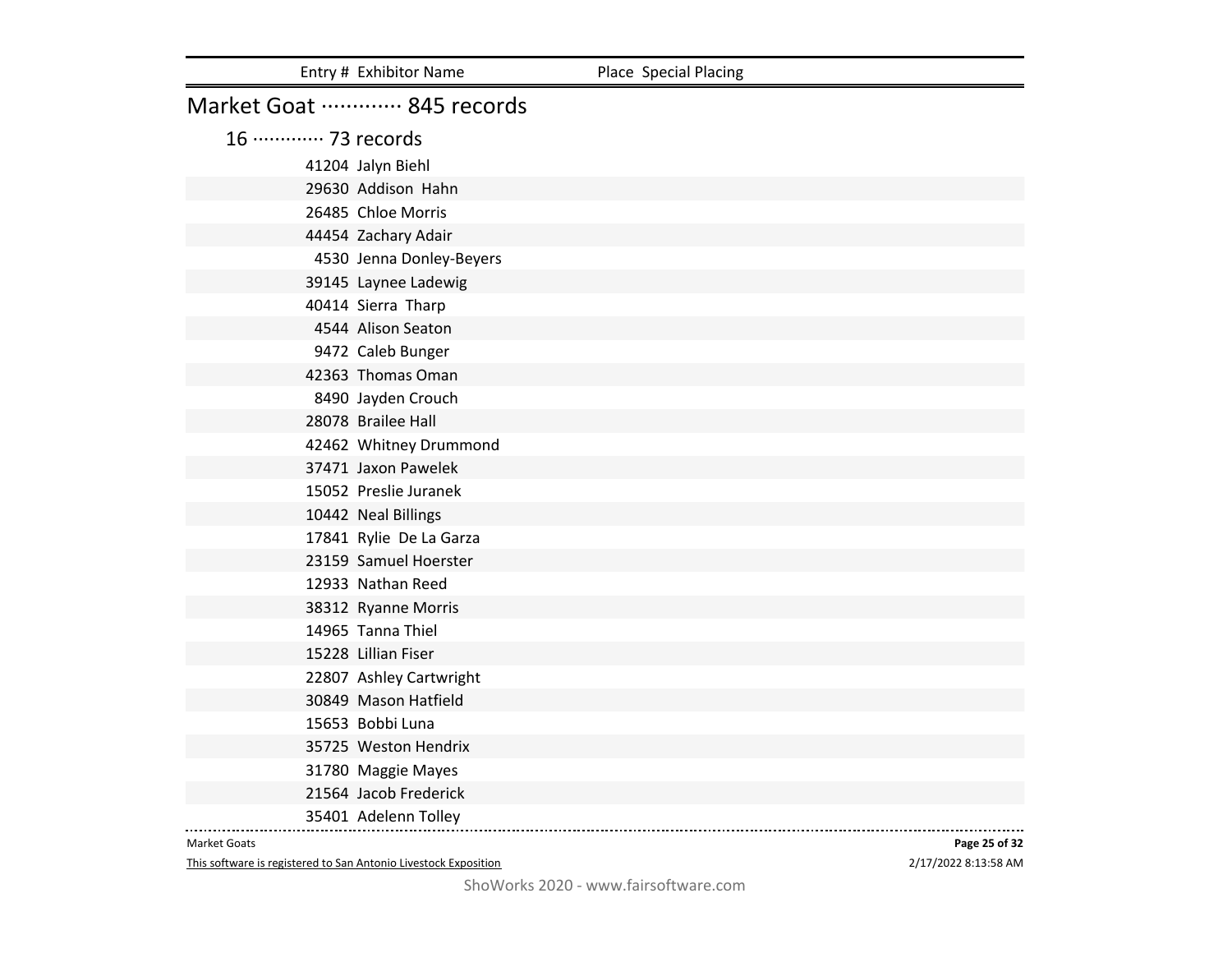|                             | Entry # Exhibitor Name   | Place Special Placing |
|-----------------------------|--------------------------|-----------------------|
|                             | Market Goat  845 records |                       |
| 16 ············· 73 records |                          |                       |
|                             | 12875 Faith Lauderdale   |                       |
|                             | 36094 Ximena Rodriguez   |                       |
|                             | 9450 Shelby Baldelamar   |                       |
|                             | 13609 Jace Weishuhn      |                       |
|                             | 9513 Jolie Bowers        |                       |
|                             | 31502 Corey Rosson       |                       |
|                             | 32815 Julie Lipka        |                       |
|                             | 32431 Slade Butler       |                       |
|                             | 14337 Jordann Neskora    |                       |
|                             | 33842 Lyndi Biasiolli    |                       |
|                             | 32348 Reagan Ritz        |                       |
|                             | 11691 Aiden Sauceda      |                       |
|                             | 20562 Hyzaiah Gonzales   |                       |
|                             | 18582 Zachary Mcwright   |                       |
|                             | 14446 Elizabeth Lacroix  |                       |
|                             | 36447 Brianna Helbig     |                       |
|                             | 25749 Logan Watkins      |                       |
|                             | 20963 Allie Haynes       |                       |
|                             | 18993 Leah Pfeiffer      |                       |
|                             | 34862 Reagan Miller      | $\mathbf{1}$          |
|                             | 31896 Carson Kirkscey    | $\overline{2}$        |
|                             | 30485 Kodi Davis         | 3                     |
|                             | 15441 Jenna Mcdougald    | $\overline{4}$        |
|                             | 36673 Connor Pence       | 5                     |
|                             | 3064 John Michael Perez  | 6                     |
|                             | 38947 Jacob Lawrence     | $\overline{7}$        |
|                             | 13582 Hadley Stultz      | 8                     |
|                             | 33870 Brett Bowers       | 9                     |

This software is registered to San Antonio Livestock Exposition

2/17/2022 8:13:58 AM **Page 26 of 32**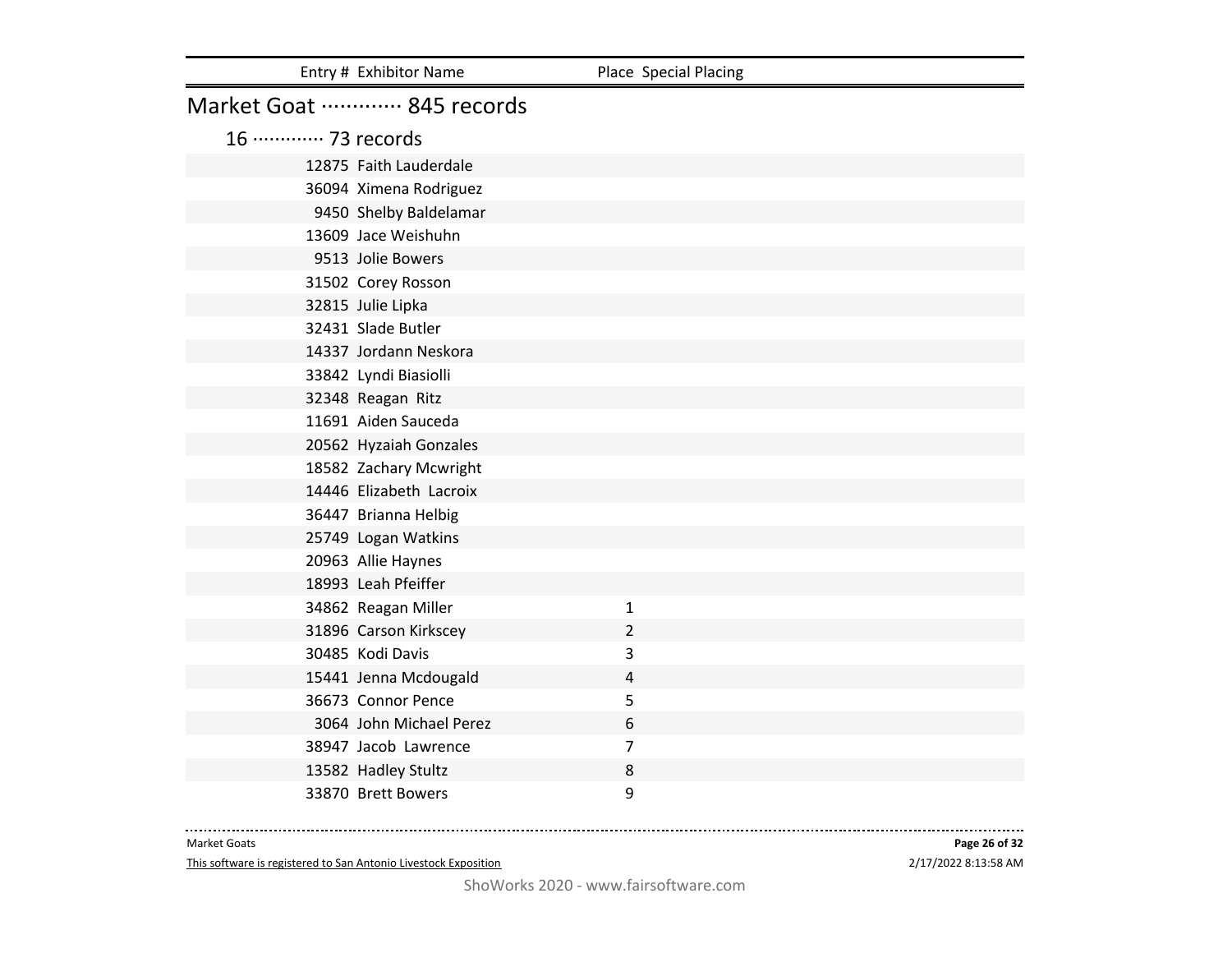|                             | Entry # Exhibitor Name         | Place Special Placing |
|-----------------------------|--------------------------------|-----------------------|
|                             | Market Goat  845 records       |                       |
| 16 ············· 73 records |                                |                       |
|                             |                                |                       |
| 17 ············· 68 records |                                |                       |
|                             | 20982 Holly Bishop             |                       |
|                             | 4855 Sierra Gonzalez           |                       |
|                             | 20976 Ella Haynes              |                       |
|                             | 5026 Randall Hodge             |                       |
|                             | 17852 Brynn Bading             |                       |
|                             | 33655 Colby Saffle             |                       |
|                             | 17605 Blane Mynarcik           |                       |
|                             | 18653 Miguel Rodriguez Navarro |                       |
|                             | 19131 Caitlyn Faust            |                       |
|                             | 32549 Cooper Derington         |                       |
|                             | 27302 Hannah Deen              |                       |
|                             | 32678 Makayla Huff             |                       |
|                             | 27246 Zach Reis                |                       |
|                             | 5622 Mia Di Dio                |                       |
|                             | 32062 Hailey Walker            |                       |
|                             | 3906 Amy Rodriguez             |                       |
|                             | 22628 Roanen Redden            |                       |
|                             | 28211 Dobbs English            |                       |
|                             | 5717 Canaan Mcquade            |                       |
|                             | 21354 Lottie Owen              |                       |
|                             | 34973 Cason Cody               |                       |
|                             | 16880 Trevor Gibbs             |                       |
|                             | 16884 Whitney Christian        |                       |
|                             | 2161 Jillian Robbins Ripoll    |                       |
|                             | 15982 Riley Arrington          |                       |
|                             | 17767 Larissa Villarreal       |                       |

This software is registered to San Antonio Livestock Exposition

2/17/2022 8:13:58 AM **Page 27 of 32**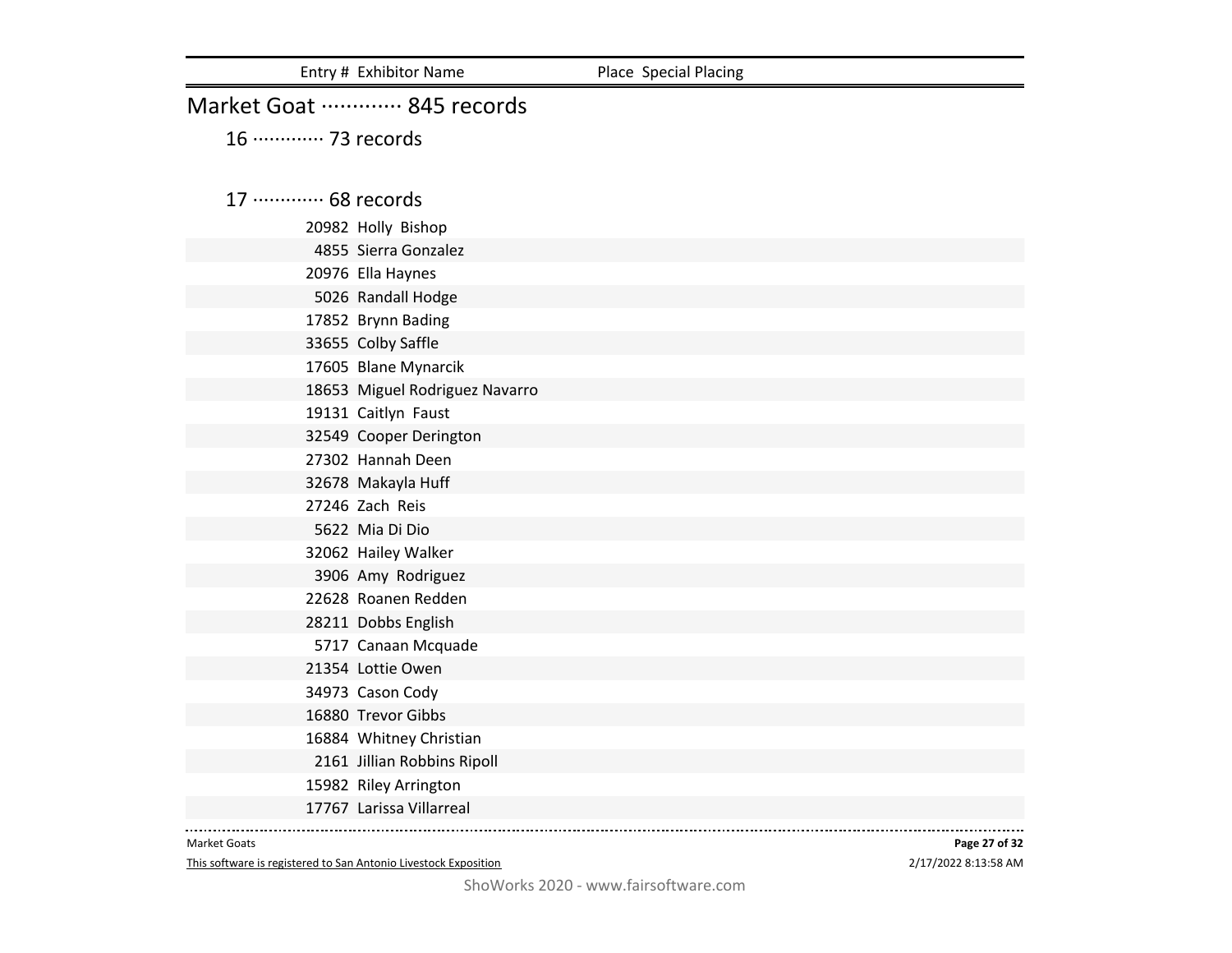|                             | Entry # Exhibitor Name      | Place Special Placing |
|-----------------------------|-----------------------------|-----------------------|
|                             | Market Goat  845 records    |                       |
| 17 ············· 68 records |                             |                       |
|                             | 27757 Makenna Seidel        |                       |
|                             | 4224 William Wagner         |                       |
|                             | 31585 Mason Lee             |                       |
|                             | 4446 Emma Strickland        |                       |
|                             | 16847 Kylie Mitchell        |                       |
|                             | 27722 Addison Peck          |                       |
|                             | 16810 Stewart Poffenberger  |                       |
|                             | 2848 Braylen Galbreath      |                       |
|                             | 37419 Tatum Kroll           |                       |
|                             | 23414 Myron Smith           |                       |
|                             | 31414 Sebastian Fullingim   |                       |
|                             | 7315 Carter Wood            |                       |
|                             | 7554 Kathryn Collins        |                       |
|                             | 30883 Ryan Schuenemann      |                       |
|                             | 5758 Kaylee Johnson         |                       |
|                             | 24722 Bricen Deleon Salazar |                       |
|                             | 40640 Bailee Fisher         |                       |
|                             | 11093 Chloe Tanner          |                       |
|                             | 24648 Michael Tadlock       |                       |
|                             | 8517 Kale Smith             |                       |
|                             | 39165 Caroline Poffenberger |                       |
|                             | 30488 Brendan Kennedy       |                       |
|                             | 39119 Joshua Jenson         |                       |
|                             | 25118 Sarah Marquez         |                       |
|                             | 9928 Sophia Dykes           |                       |
|                             | 9503 Dylan Bowers           |                       |
|                             | 11318 Averi Walker          |                       |
|                             | 13763 Ava Delgado           |                       |
|                             | 30220 Brooklyn Turner       |                       |

This software is registered to San Antonio Livestock Exposition

2/17/2022 8:13:59 AM **Page 28 of 32**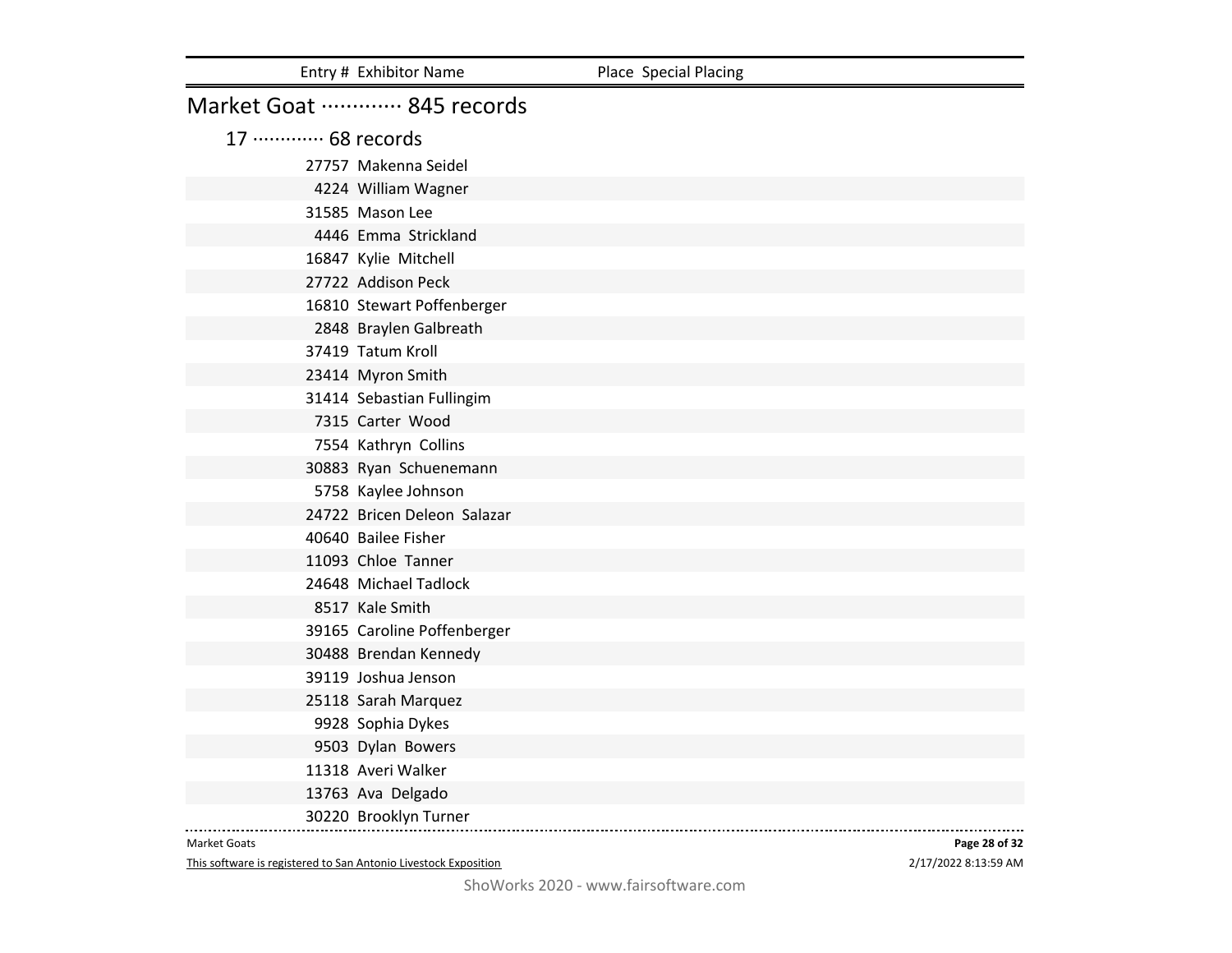| Entry # Exhibitor Name      | Place Special Placing |  |
|-----------------------------|-----------------------|--|
| Market Goat  845 records    |                       |  |
| 17 ············· 68 records |                       |  |
| 13508 Tobi Jackson          |                       |  |
| 31459 Dakota Dunson         |                       |  |
| 6039 John Reyes             |                       |  |
| 31493 Carli Rosson          |                       |  |
| 36249 Cailey Ottmers        | $\mathbf{1}$          |  |
| 28830 Justin Spenrath       | $\mathcal{P}$         |  |
| 29013 Alexis Albert         | 3                     |  |
| 22543 Macie Wimbish         | 4                     |  |
| 38755 Lane Locke            | 5                     |  |
| 27149 Victoria Phillips     | 6                     |  |
| 27213 Kennedy Thompson      | 7                     |  |
| 9172 Cayhil Isom            | 8                     |  |
| 40358 Kahla Simpton         | 9                     |  |

18 ············· 69 records Kaley Williams Levi Jones Steven Ramos Ruth Campbell Remington Castellese Abbigayle Owen Lileana Ocanas Lilli Caddell Kristopher Bailey Nolan Hudel Talon Hemphill Mason Tschoerner Taelynn Tatsch

#### Market Goats

This software is registered to San Antonio Livestock Exposition

2/17/2022 8:13:59 AM **Page 29 of 32**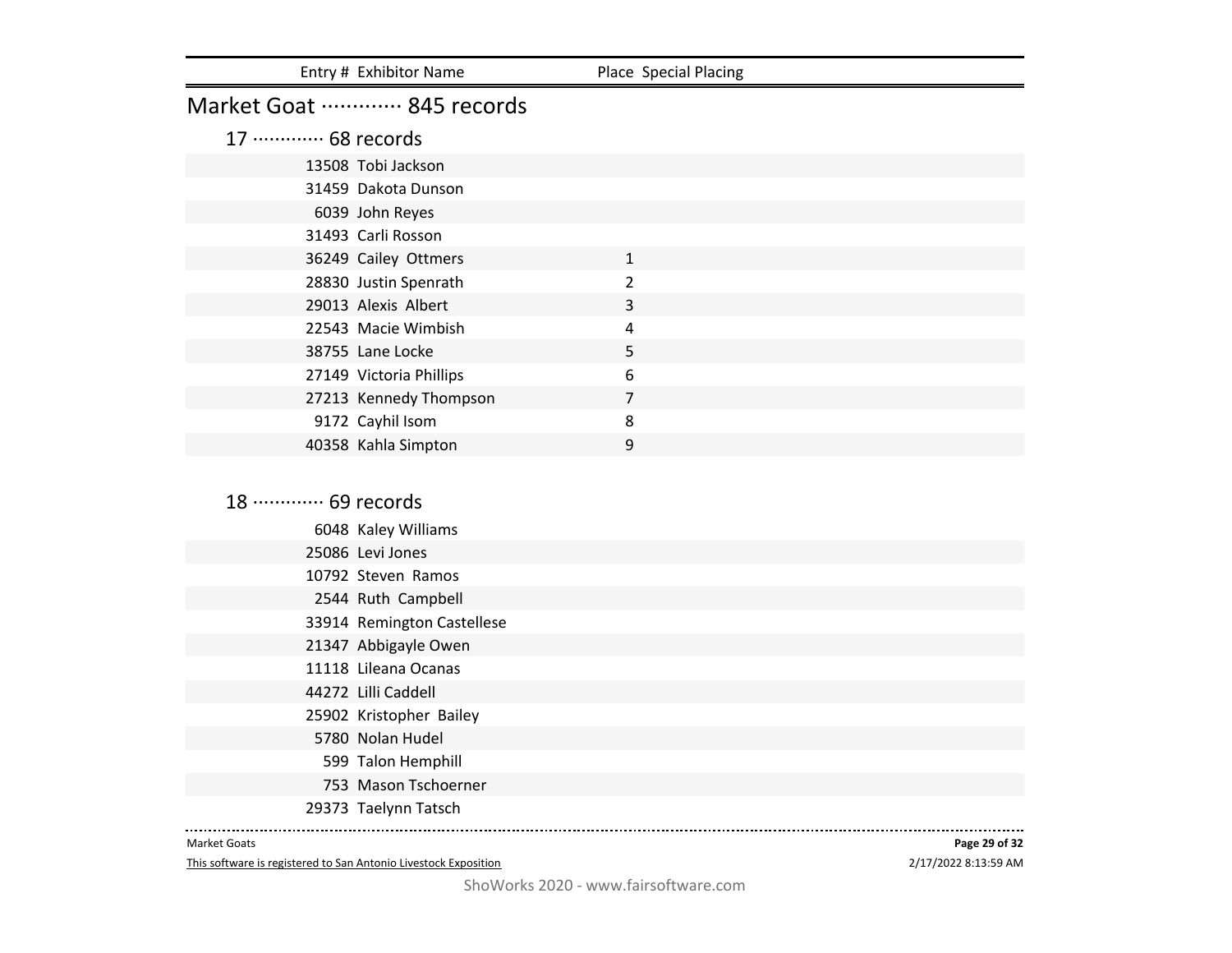|                             | Entry # Exhibitor Name   | Place Special Placing |
|-----------------------------|--------------------------|-----------------------|
|                             | Market Goat  845 records |                       |
| 18 ············· 69 records |                          |                       |
|                             | 9026 Karley Denton       |                       |
|                             | 32388 Patrick Ritz       |                       |
|                             | 26075 Blake Biasiolli    |                       |
|                             | 33360 Laney Smoczyk      |                       |
|                             | 30513 Amy Moore          |                       |
|                             | 10104 Natalie Powell     |                       |
|                             | 1910 Blake Hall          |                       |
|                             | 1984 Olivia Floyd        |                       |
|                             | 29553 Cheyenne Landy     |                       |
|                             | 60016 Brianna Imel       |                       |
|                             | 30412 Brecklyn Powell    |                       |
|                             | 39078 Mark Jenson        |                       |
|                             | 9625 Sawyer Kersten      |                       |
|                             | 41790 Carson Quibell     |                       |
|                             | 28202 Luke Tucker        |                       |
|                             | 36930 Jackson Godwin     |                       |
|                             | 8080 Robert Marrs        |                       |
|                             | 12138 Tanna Wendeburg    |                       |
|                             | 41794 Nikolus Clure      |                       |
|                             | 7080 Ashlyn Sanders      |                       |
|                             | 4507 Brooke Poole        |                       |
|                             | 41796 Rachel Allen       |                       |
|                             | 31566 Katherine Dallas   |                       |
|                             | 23628 Reed Dittert       |                       |
|                             | 40548 Dalton Moats       |                       |
|                             | 31546 Danielle Madrid    |                       |
|                             | 4817 Justin Head         |                       |
|                             | 40603 Brandon White      |                       |
|                             | 4831 Jesse Head          |                       |

This software is registered to San Antonio Livestock Exposition

2/17/2022 8:13:59 AM **Page 30 of 32**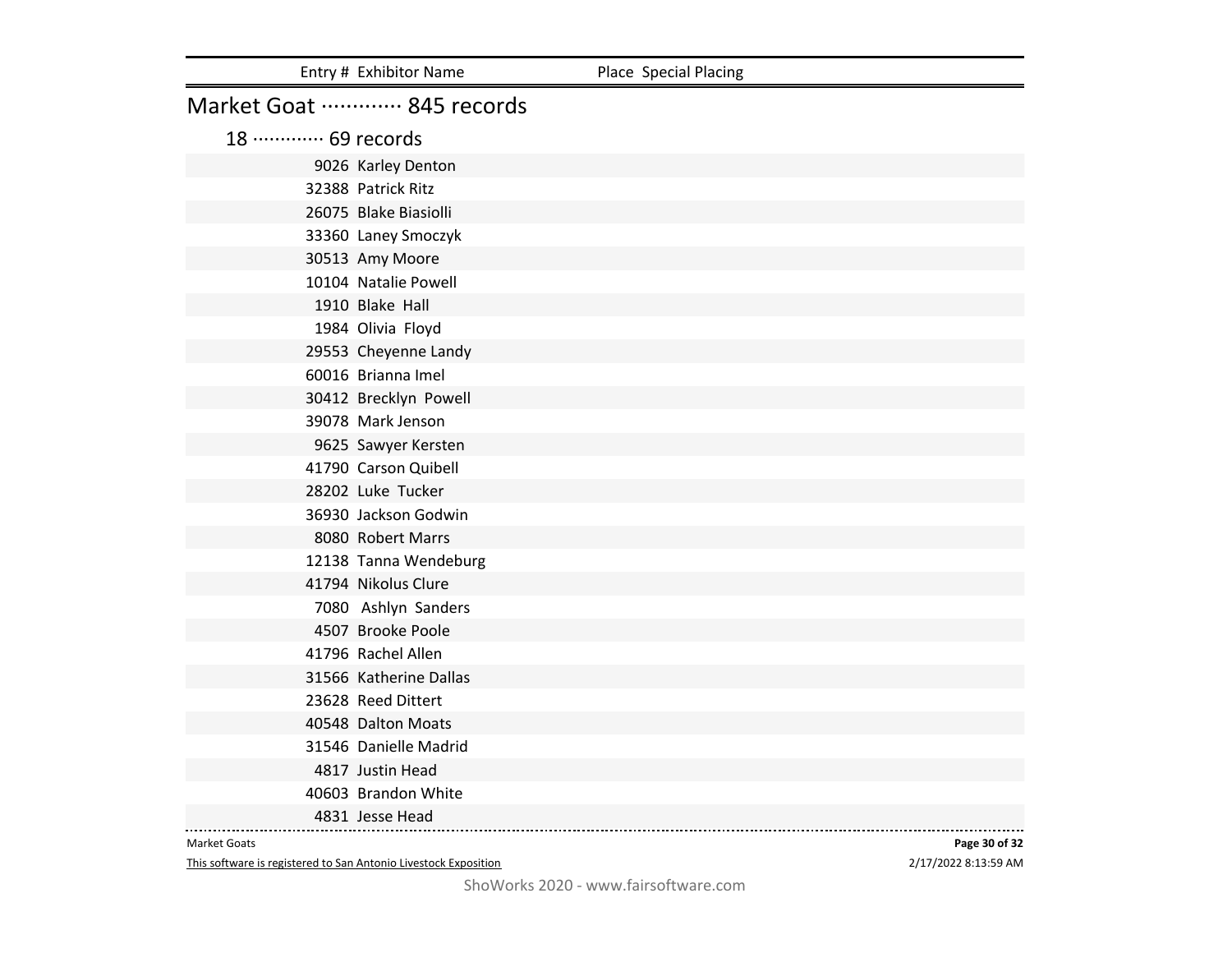|                             | Entry # Exhibitor Name    | Place Special Placing |  |
|-----------------------------|---------------------------|-----------------------|--|
| Market Goat  845 records    |                           |                       |  |
| 18 ············· 69 records |                           |                       |  |
|                             | 36031 Gabriella Rodriguez |                       |  |
|                             | 4851 Jacob Head           |                       |  |
|                             | 27742 Kaylee Phelps       |                       |  |
|                             | 30892 Brooke Ellison      |                       |  |
|                             | 34360 Brooke Higdon       |                       |  |
| 28098 Jase Hall             |                           |                       |  |
|                             | 30283 Wyatt Woods         |                       |  |
|                             | 36083 Savannah Davis      |                       |  |
|                             | 27619 Raustin Bowles      |                       |  |
|                             | 30108 Logan Parks         |                       |  |
|                             | 14582 Anna Reed           |                       |  |
|                             | 41072 Kinzee Mccall       |                       |  |
|                             | 15862 Cecilia Corona      |                       |  |
|                             | 23674 Sarah Quinn         |                       |  |
|                             | 21608 Caden Whitson       |                       |  |
|                             | 30250 Kaden Dobson        |                       |  |
|                             | 21724 Ashyln Mcclatchy    |                       |  |
| 31465 Ava Dallas            |                           |                       |  |
|                             | 23069 Sunny Cowley        | $\mathbf{1}$          |  |
|                             | 33505 Dannika Walker      | 2                     |  |
|                             | 30563 Kylie Altom         | 3                     |  |
|                             | 7667 Krista Sifuentes     | 4                     |  |
|                             | 30517 Grace Moore         | 5                     |  |
|                             | 23502 Ansley Owen         | 6                     |  |
|                             | 25906 Rylee Vahlenkamp    | $\overline{7}$        |  |
|                             | 25740 Hayden Watkins      | 8                     |  |
|                             | 3591 Chloe Frohock        | 9                     |  |

This software is registered to San Antonio Livestock Exposition

------------------------------------

. . . . . . .